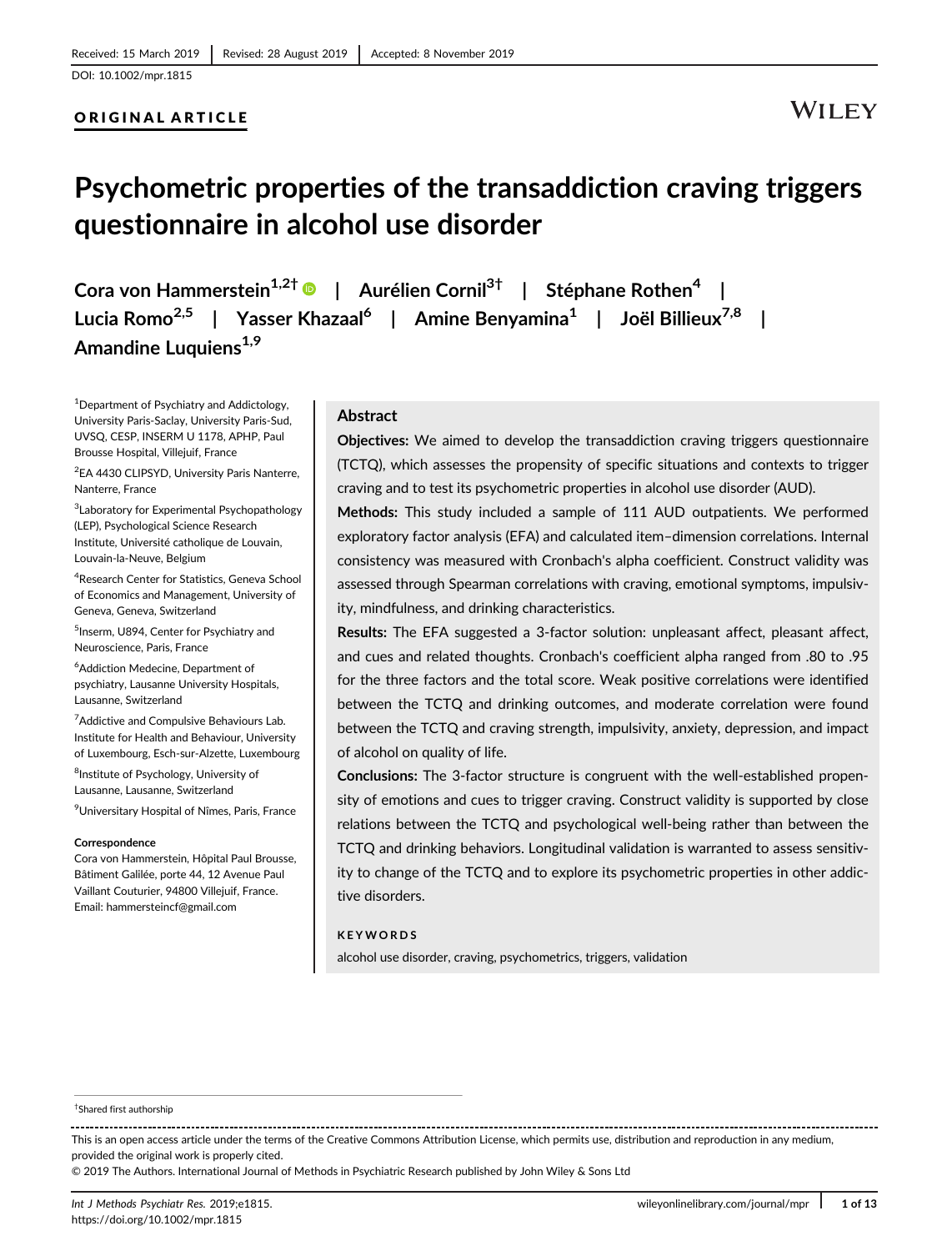# **1** | **INTRODUCTION**

In the 5th edition of the *Diagnostic and Statistical Manual of Mental Disorders* (*DSM-5*; American Psychiatric Association, 2013), craving was added as one of 12 criteria used to define alcohol use disorder (AUD). Previous studies have consistently shown that craving is positively correlated with AUD severity, drinking outcomes, and related negative consequences (Chakravorty et al., 2010; Murphy, Stojek, Few, Rothbaum, & Mackillop, 2014). Furthermore, craving is known as a robust predictor of relapse within different contexts in substance use disorders (Kavanagh et al., 2013; Oslin, Cary, Slaymaker, Colleran, & Blow, 2009). Initial definitions of craving referred to a motivational state characterized by an intense "urge to consume" a psychoactive substance (Baker, Morse, & Sherman, 1986). Some authors suggested that the term *craving* refers to the desire of experiencing the effects of a drug, whereas *urge* refers to the behavioral intention to use a drug (Marlatt & Gordon, 1985, p. 200; Sayette et al., 2000). Other models hold that craving and urge belong to a continuum of desire in which craving is located at the extreme pole (Kavanagh, Andrade, & May, 2005). Most researchers have defined craving as a subjective motivational state related to the desire to use a drug (Kassel & Shiffman, 1992). Tiffany and Drobes (1991) proposed a broader definition of craving, giving consideration to the behavioral intention to use the substance and the anticipation of its positive and negative reinforcing effects, in line with the theory of social learning (Bandura, 1978, 1985; Bandura, Ross, & Ross, 1963). More recently, Kavanagh and colleagues formulated a cognitive model of craving: the elaborated intrusion theory of desire (EIT; Kavanagh et al., 2005). According to this theory, craving is a process, common to all addictions, in which the desire for a specific target (a substance or a behavior) and its expected effects overwhelm the attentional capacities of an individual. According to this theory, craving is the consequence of cognitive elaborations (involving mental imageries and verbal thoughts) triggered by specific environmental contexts, physiological sensations, negative and positive emotions, or associated thoughts.

The lack of consensual conceptualization and definition of craving complicates its measurement. Single-item assessment of craving with a Likert scale or visual analog scales has proved easy to implement but insufficient to capture the various conceptualizations of craving (Sayette et al., 2000). Several multi-item tools have thus been developed in an effort to assess the different components of craving beyond frequency and intensity (Flannery, Volpicelli, & Pettinati, 1999). For example, various instruments were created to target the intrusive features of craving (May et al., 2014), its compulsive and obsessive components (Anton, Moak, & Latham, 1995), or the various dimensions related to desire and intension to drink, along with the expectations related to positive and negative reinforcement (Bohn, Krahn, & Staehler, 1995). Measurement of the duration of a craving episode is still a matter of debate (Heishman, Lee, Taylor, & Singleton, 2010; Heishman, Saha, & Singleton, 2004; Heishman, Singleton, & Moolchan, 2003), as is the recall period to allow for a reliable measure (Shiffman, 2000a). In particular, it has been suggested that assessing craving over a specific time frame might not be representative, given

that craving is highly fluctuant and context dependent (Childress et al., 1993; Conklin & Tiffany, 2002).

Various internal cues (e.g., affective states and physical sensations) and external cues (e.g., environmental or contextual factors) are known to be capable of triggering craving episodes (Carter & Tiffany, 1999; George et al., 2001; Kavanagh et al., 2005; Thomas, Drobes, & Deas, 2005; Witteman et al., 2015). For example, it is well documented that external cues (e.g., a bottle of wine, an advertisement, or a bar) are efficient at triggering craving (George et al., 2001; Kavanagh et al., 2005; Schacht, Anton, & Myrick, 2013; Thomas et al., 2005; Witteman et al., 2015). The same applies to internal cues, such as negative mood, which have consistently been described as craving triggers (Cooney, Litt, Morse, Bauer, & Gaupp, 1997; Ehlers, Gilder, Gizer, & Wilhelmsen, 2018; Wheeler et al., 2008). More generally, emotion regulation can play a pivotal role in the onset, perpetuation, and relapse of AUD (Volkow, Wang, Fowler, & Tomasi, 2012). From this perspective, drinking can be viewed as a maladaptive regulation strategy that aims to regulate both negative and positive emotions (Cooper, Frone, Russell, & Mudar, 1995; Shafiei, Hoseini, Bibak, & Azmal, 2014). According to the EIT (Kavanagh et al., 2005), different types of craving triggers can be identified, including negative affect, physiological deficits, external cues, related thoughts that can reach the object of addiction by ricochet, and anticipatory responses (e.g., salivation). The EIT posits that the above-mentioned triggers can induce a craving episode through the elaboration of "desire thoughts" consisting of mental imageries (e.g., mentally picturing a drinking episode) and verbal thoughts (e.g., "How nice it would be to drink alcohol right now!"). According to the EIT, a double vicious circle is involved in the craving experience. The first vicious circle is directly related to the pleasure (positive reinforcement) and relief (negative reinforcement) provoked by the mental imagery process per se. The second vicious circle implies a counterfactual process (i.e., a comparison between the desired and the actual state) that promotes a sense of deficit (e.g., alcohol withdrawal) and reinforces the vividness of the craving experience.

Given the robust association between craving and relapse, most evidence-based psychological interventions tend to focus on the identification of high-risk situations, namely, situations that are supposed to trigger craving, such as unpleasant or pleasant emotions, social pressure, urges and temptations, tests of personal control, or conflicts with others (Marlatt & Gordon, 1985; Shafiei et al., 2014). A crucial aspect of psychological intervention is thus to help individuals develop the ability to avoid triggers or to learn skills or adaptive strategies to efficiently cope with them (Bowen, Chawla, & Marlatt, 2011; Marlatt & Gordon, 1985).

Beyond the measurement of various features of craving and its intensity or frequency, it therefore appears essential to develop instruments that can measure craving in clinical settings (e.g., to identify a patient's relevant triggers and high-risk situations and to assess the effect of an intervention that targets craving). As no comparable instrument is to our knowledge available to date in any addiction, the current study thus aimed to develop a new self-report that assesses craving triggers whatever the addictive behavior/substance, the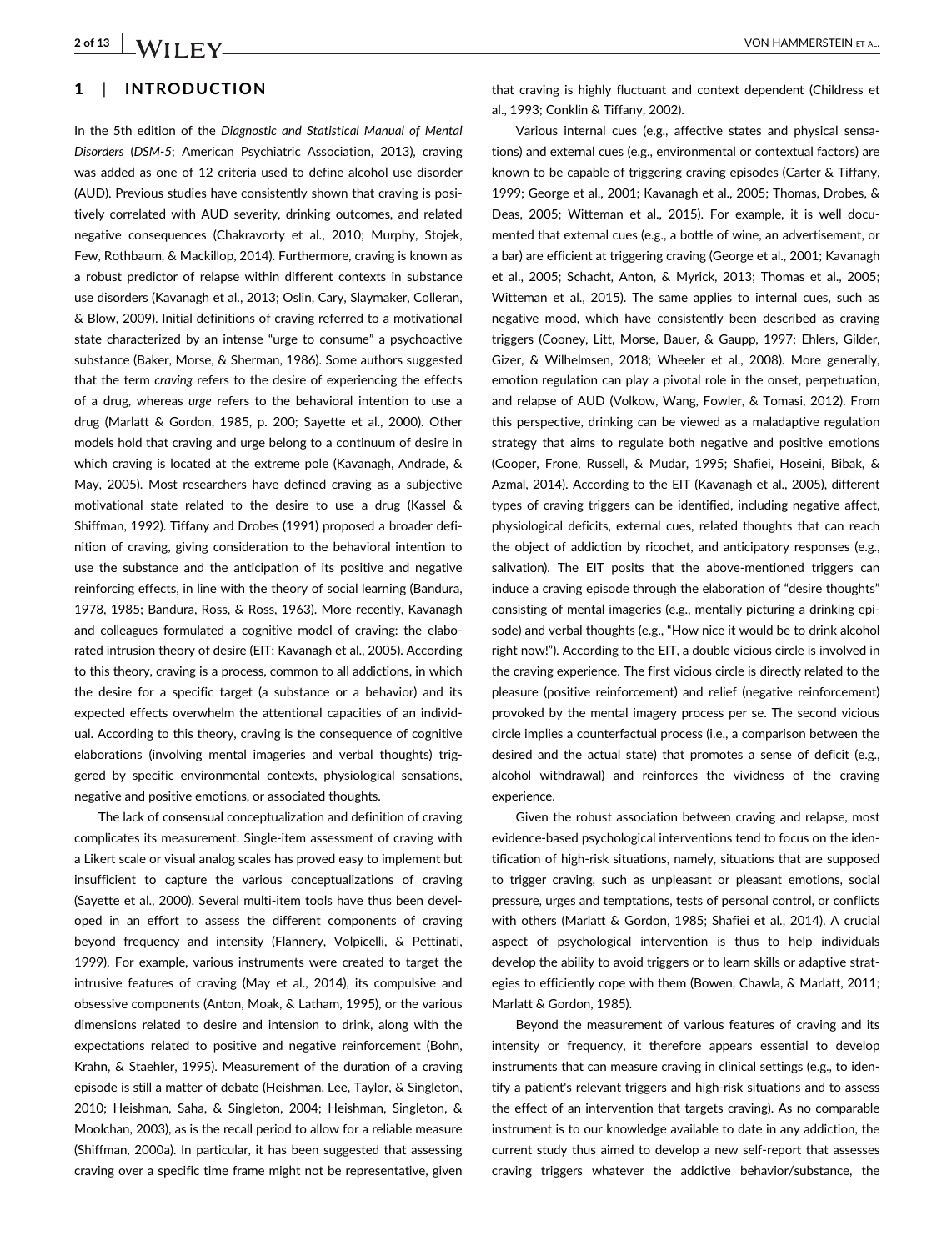transaddiction craving triggers questionnaire (TCTQ), to test its psychometric properties in a sample of AUD outpatients, and to investigate its construct validity. Craving trigger could be associated with psychological discomfort and with restriction of activities in an effort to avoid them when self-efficacy is low. Craving trigger could thus be associated with the impact of alcohol on quality of life. Moreover, resisting craving and being less sensitive to craving triggers could involve protective psychological factors, such as high self-control (reflecting less impulsive behaviors) or high trait mindfulness. Several previous studies have shown negative associations between trait mindfulness and craving for psychoactive drugs (Garland, Roberts-Lewis, Kelley, Tronnier, & Hanley, 2014; Szeto, Schoenmakers, van de Mheen, Snelleman, & Waters, 2019; Tapper, 2018). As mindfulness is typically defined as a nonreactive, nonjudgmental form of metacognitive attention to the present moment, it is likely that the attention given to the present moment and the observation of one's own cognitions has an impact on the automated relationship between the trigger and the onset of craving. According to the EIT, cues associated with physiological responses lead to intrusive thoughts. When these intrusive thoughts result in intense emotional responses or a sense of deficit (e.g., alcohol withdrawal), it is likely that the related cognitive elaboration and mental imagery directly translate into a craving episode. Accordingly, being able to detach ourselves from our own automatic cognitive processes, a core feature of mindfulness is likely to reduce the duration of the craving and mitigate its intensity. The "present-moment attention" that characterizes mindfulness and the metacognitive ability to see one's thoughts as simple thoughts and not as reflecting reality has been suggested to help interrupt the elaboration process of craving (Tapper, 2018). Furthermore, previous studies have shown that trait mindfulness is a strong predictor for attentional bias toward alcohol cues. Indeed, a high mindfulness trait was found to negatively correlate with attentional bias toward alcohol cues, and alcohol-dependent patients with high trait mindfulness levels display less attentional bias and craving than do patients with low trait mindfulness (Garland, Boettiger, Gaylord, Chanon, & Howard, 2012). As attentional biases have been shown to increase craving, and the increase in craving can cause attentional biases (Field et al., 2016; Field & Cox, 2008), the positive impact of mindfulness on attentional biases is likely to reduce the appearance of craving following confrontation with triggers. Thus, according to the existing corpus of data that links mindfulness to craving, individual differences in the mindfulness trait constitute a theoretically sound correlate to establish the construct validity of the TCTQ. Indeed, the relationship of craving triggers and these concepts has not been investigated per se in the absence of an appropriate instrument to measure craving triggers.

# **2** | **MATERIALS AND METHODS**

#### **2.1** | **Population**

Participants were recruited in the addiction facility of the Paul Brousse Hospital of Villejuif (France). All outpatients with current or remitted AUD (clinically diagnosed) attending care in a specialized addiction department were considered eligible for the study. No exclusion criterion was applied. Patients were informed and gave consent that the assessments conducted and the information included in the medical record could be used for research purposes. A total of 111 outpatients currently being treated for an AUD, comprising currently abstinent patients and patients controlling their consumption, were included in the study.

### **2.2** | **Ethics**

Because interventions and assessments of the initial study were part of the patient's standard treatment, this observational noninterventional study met the French requirements of reference methodology M-003, authorizing observational studies on medical data. All patients of the facility were systematically informed that their medical data could be used for research purposes. Patients were informed in writing that data from their medical record would be used for the present study. This study was approved by the French National Committee for Informatics and Liberty under number 2200863 v 0.

#### **2.3** | **Measures**

Sociodemographic characteristics were collected, including age, gender, and employment status. Patients completed all questionnaires in a single session. The instruction given before the completion of the questionnaires was to use the past month as a recall period.

The TCTQ is based on the EIT (Kavanagh et al., 2005), a model that has been shown to be relevant to account for substance and gambling cravings (Cornil et al., 2018; May, Kavanagh, & Andrade, 2015). The items of the TCTQ were generated on the basis of previous studies anchored in the EIT (May, Andrade, Panabokke, & Kavanagh, 2004) and an in-depth qualitative study that applied the EIT to explore the phenomenology of gambling craving (Cornil et al., 2018). An initial list of 43 (see Supporting Information) was generated by one of the authors (A.C.) and validated by another author (J.B.). Each item was scored on a 6-point Likert scale ranging from 1 (*not at all*) to 6 (*absolutely*). The items were divided into seven a priori categories inspired by the EIT: external cues (8 items), anticipatory responses (5 items), associated thoughts (5 items), physiological deficit (5 items), negative affect (9 items), positive affect (8 items), and sense of associated deficit (3 items). Unlike the Inventory of Drinking Situations (Annis, Graham, & Davis, 1982) and its short version (Isenhart, 1993), the TCTQ focuses on the internal and external cues that might be related to a drinking situation, as well as to other situations. These cues are proximal triggers of craving, which can directly lead to consumption.

Patients included in the study completed the TCTQ in the health care setting without any assistance.

In addition, patients completed the alcohol timeline followback (Sobell & Sobell, 1992) to assess drinking outcomes, the alcohol quality of life scale (Luquiens et al., 2016) to assess the impact of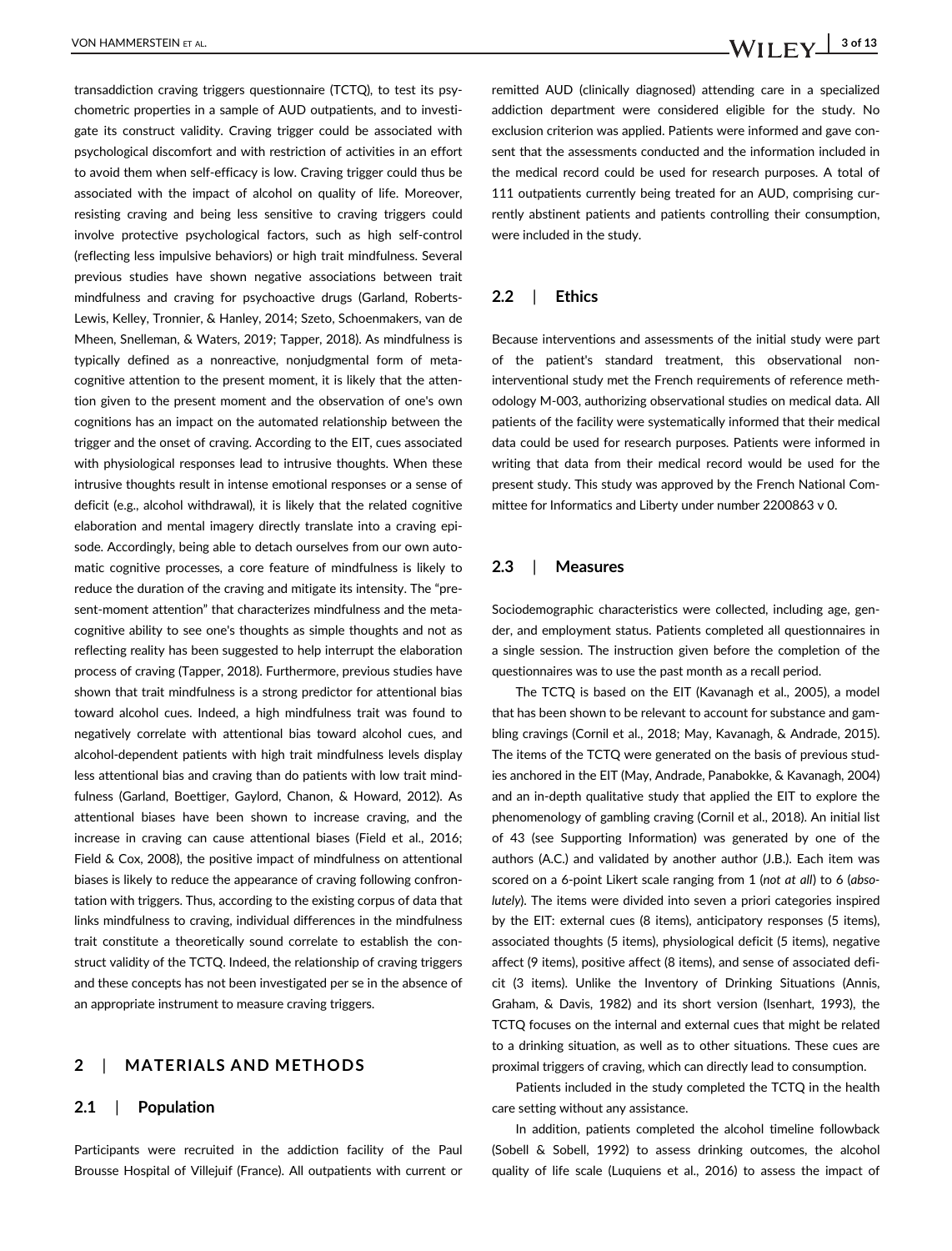**4 of 13** VON HAMMERSTEIN ET AL.

alcohol on quality of life, the Craving Experience Questionnaire (May et al., 2014) to assess craving frequency (CEQ-F) and strength (CEQ-S), the Five Facets Mindfulness Questionnaire (FFMQ; Heeren, Douilliez, Peschard, Debrauwere, & Philippot, 2011) to assess mindfulness levels, the short version of the urgency, premeditation, perseverance, sensation seeking, and positive urgency impulsive behavior scale (Billieux et al., 2012) to assess impulsivity, the Beck Depression Inventory (Bourque & Beaudette, 1982) to assess depression, and the

Beck Anxiety Inventory (Freeston, Ladouceur, Thibodeau, Gagnon, & Rhéaume, 1994) to assess anxiety (see Table 1)

# **2.4** | **Statistical analyses**

Descriptive analyses were performed for demographics, drinking characteristics, and psychological variables. We also explored the floor and ceiling effects and the item distribution. Given the clinical nature of

# TABLE 1 Questionnaire description

| <b>Scale</b>           | <b>Description</b>                                                                                         | Internal consistency<br>Cronbach's alpha | <b>Authors</b>               |
|------------------------|------------------------------------------------------------------------------------------------------------|------------------------------------------|------------------------------|
| CEQ-S                  | Strength of the last craving (10 items)                                                                    | 0.91                                     | May et al. (2014)            |
| CEQ-S intensity        | Intensity of craving                                                                                       | <b>NA</b>                                |                              |
| CEQ-S imagery          | Vividness of desire-related imagery                                                                        | <b>NA</b>                                |                              |
| CEQ-S intrusion        | Salience or dismissability of related intrusive thought                                                    | <b>NA</b>                                |                              |
| CEQ-F                  | Craving frequency over the last weeks (10 items)                                                           | 0.94                                     |                              |
| CEQ-F intensity        | Intensity of craving                                                                                       | <b>NA</b>                                |                              |
| CEQ-F imagery          | Vividness of desire-related imagery                                                                        | <b>NA</b>                                |                              |
| <b>CEQ-F</b> intrusion | Salience or dismissability of related intrusive thoughts                                                   | NA                                       |                              |
| BAI                    | Anxiety severity, including physical symptoms (21)<br>items)                                               | $.85*$                                   | Freeston et al. (1994)       |
| <b>BDI-21</b>          | Depression severity (21 items)                                                                             | .92 <sup>a</sup>                         | Bourque and Beaudette (1982) |
| AQoLs                  | Impact of alcohol on quality of life (34 items)                                                            | 0.96                                     | Luquiens et al. (2016)       |
| <b>FFMQ</b>            | Total level of mindfulness                                                                                 | .88 <sup>a</sup>                         | Heeren et al. (2011)         |
| Observation            | Noticing or attending to internal and external<br>experiences such as sensations, thoughts, or<br>emotions | .78                                      |                              |
| <b>Description</b>     | Labeling internal experiences with words                                                                   | .88                                      |                              |
| Acting with awareness  | Focusing on one's activities in the moment as opposed<br>to behaving mechanically                          | .89                                      |                              |
| Nonreactivity          | Allowing thoughts and feelings to come and go,<br>without getting caught up in or carried away by<br>them  | .76                                      |                              |
| Nonjudgment            | Taking a nonevaluative stance toward thoughts and<br>feelings                                              | .89                                      |                              |
| s-UPPS-P               |                                                                                                            |                                          |                              |
| Negative urgency       | Proneness to act rashly in intense negative emotional<br>contexts                                          | .78                                      | Billieux et al. (2012)       |
| Positive urgency       | Proneness to act rashly in intense positive emotional<br>contexts                                          | .70                                      |                              |
| Lack of perseverance   | Difficulty remaining focused on difficult or boring tasks                                                  | .84                                      |                              |
| Lack of premeditation  | Difficulty taking into account the consequences of an<br>action                                            | .79                                      |                              |
| Sensation seeking      | Openness to new experiences and preferences for<br>risky activities                                        | .83                                      |                              |
| <b>TLFB</b>            | Provides retrospective estimates of daily drinking by<br>relying on a calendar                             | <b>NA</b>                                | Sobell and Sobell (1992)     |

Abbreviations: AQoLs, alcohol quality of life scale; BAI, Beck Anxiety Inventory; BDI-21, Beck Depression Inventory; CEQ-F, Craving Experience Questionnaire—frequency; CEQ-S, Craving Experience Questionnaire—strength; FFMQ, Five Facets Mindfulness Questionnaire; NA, not applicable; s-UPPS-P, urgency, premeditation, perseverance, sensation seeking, and positive urgency Impulsive Behavior Scale (short version); TLFB, timeline follow-back.

<sup>a</sup>Validation study was not conducted in the population of interest (alcohol use disorder).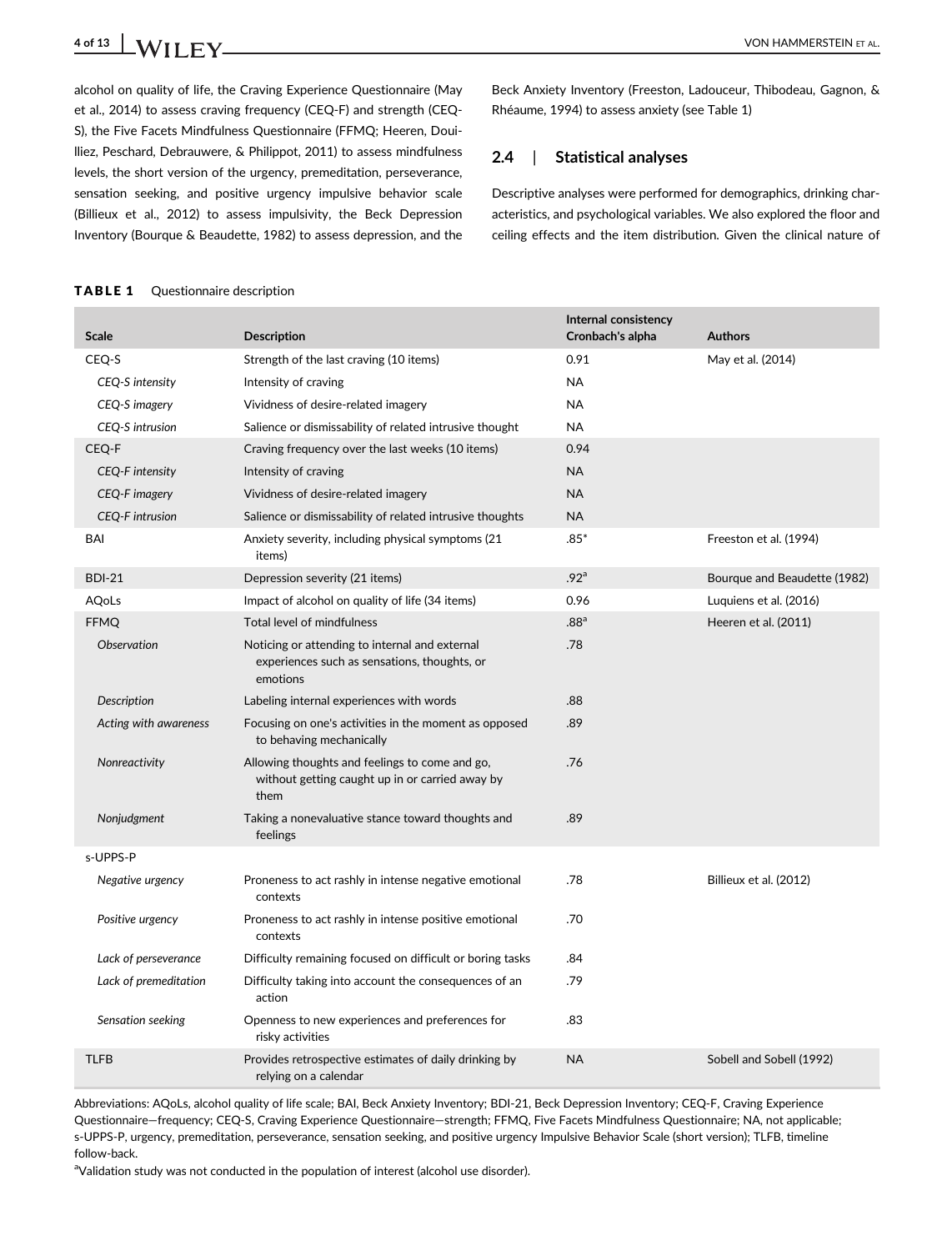the sample, we a priori decided to remove any item with a floor effect >.50, these items being considered nonrelevant from the patient's perspective. Items with a floor effect of <.50 were examined one by one. Items were kept if they were judged nonredundant in comparison with other items and considered to explore a well-documented trigger of alcohol consumption and thus were theoretically relevant for inclusion in the final version of the TCTQ. We report here, in accordance with the consensus-based standards for the selection of health measurement instruments checklist (Mokkink et al., 2010), internal consistency, structural and construct validity, and hypothesis testing.

#### **2.5** | **Validity**

#### **2.5.1** | **Structural validity**

Only patients who completed all items of the final version of the TCTQ were included in the structural validity analysis. No data imputation was performed. The TCTQ is based on a reflective model, implying that a latent variable is posited as the common cause of

TABLE 4 Item loading on factors and factor/item correlations

items. Exploratory factor analysis (EFA) was conducted to determine the dimensional structure of the TCTQ. The optimal number of factors was identified from a preliminary principal component analysis, using inspection of Cattell's scree plot for the point of inflection (Cattell, 1966), the simulation method of 40 data sets, and Velicer's minimum average partial (MAP) test computed on the correlation matrix (Velicer, 1976). The MAP test was bootstrapped. A first substantial dimension on the plot would graphically support the appropriateness of calculating a total score that summed all items. An EFA with Varimax rotation was performed based on the number of factors identified from the principal component analysis. The Varimax rotation was chosen by assuming that each triggering domain could potentially be independent from the others clinically and in order to force loadings on one or the other dimension from an explorative perspective. The root mean square residual was fixed as a pre-established indicator of the goodness of fit to the data; a value of less than 0.05 is recommended (Hu & Bentler, 1999). Items with loadings below 0.40 were removed from subsequent analyses, and the EFA was repeated. Items were attributed to the dimension for which they present the highest loadings. The structure presented below (see Table 4) is the

|                             | Loadings on factors   |                     |                                  | Factor-item correlation |          |          |
|-----------------------------|-----------------------|---------------------|----------------------------------|-------------------------|----------|----------|
| Item number                 | 1 "Unpleasant affect" | 2 "Pleasant affect" | 3 "Cues and associated thoughts" | Factor 1                | Factor 2 | Factor 3 |
| Item 1 "boredom"            | 0.49                  | 0.04                | 0.42                             | .56                     |          |          |
| Item 2 "visual cues"        | 0.14                  | 0.13                | 0.56                             |                         |          | .57      |
| Item 3 "pleasure"           | 0.15                  | 0.67                | 0.16                             |                         | .59      |          |
| Item 7 "stress"             | 0.69                  | 0.31                | 0.21                             | .73                     |          |          |
| Item 8 "relief"             | 0.39                  | 0.52                | 0.13                             |                         | .69      |          |
| Item 10 "feeling bad"       | 0.73                  | 0.07                | 0.11                             | .72                     |          |          |
| Item 12 "satisfaction"      | 0.03                  | 0.78                | 0.09                             |                         | .76      |          |
| Item 14 "shame"             | 0.40                  | 0.25                | 0.20                             | .50                     |          |          |
| Item 18 "arousal"           | 0.32                  | 0.45                | 0.35                             |                         | .67      |          |
| Item 19 "disappointment"    | 0.81                  | 0.18                | 0.06                             | .80                     |          |          |
| Item 22 "problems"          | 0.71                  | 0.25                | 0.18                             | .76                     |          |          |
| Item 23 "anxiety"           | 0.83                  | 0.18                | 0.27                             | .87                     |          |          |
| Item 24 "joy"               | 0.22                  | 0.73                | 0.27                             |                         | .83      |          |
| Item25 "specific contexts"  | 0.49                  | 0.31                | 0.20                             | .59                     |          |          |
| Item 27 "Ioneliness"        | 0.62                  | $-0.06$             | 0.40                             | .65                     |          |          |
| Item 28 "not well"          | 0.77                  | 0.14                | 0.19                             | .79                     |          |          |
| Item 30 "thoughts/product"  | 0.22                  | 0.27                | 0.59                             |                         |          | .61      |
| Item 33 "frustration/anger" | 0.69                  | 0.19                | 0.15                             | .72                     |          |          |
| Item 35 "relaxation"        | 0.18                  | 0.64                | 0.10                             |                         | .72      |          |
| Item 36 "thoughts/places"   | 0.15                  | 0.17                | 0.76                             |                         |          | .63      |
| Item 38 "sadness/despair"   | 0.88                  | 0.13                | 0.11                             | .87                     |          |          |
| Item 39 "locations"         | 0.14                  | 0.24                | 0.62                             |                         |          | .63      |
| Item 41 "euphoria"          | 0.16                  | 0.60                | 0.47                             |                         | .78      |          |
| Item 42 "guilt"             | 0.74                  | 0.32                | 0.11                             | .79                     |          |          |
| Item 43 "unease"            | 0.85                  | 0.20                | 0.13                             | .86                     |          |          |

*Note.* The numbers in bold represent the loading of the item in the factor it has been assigned to.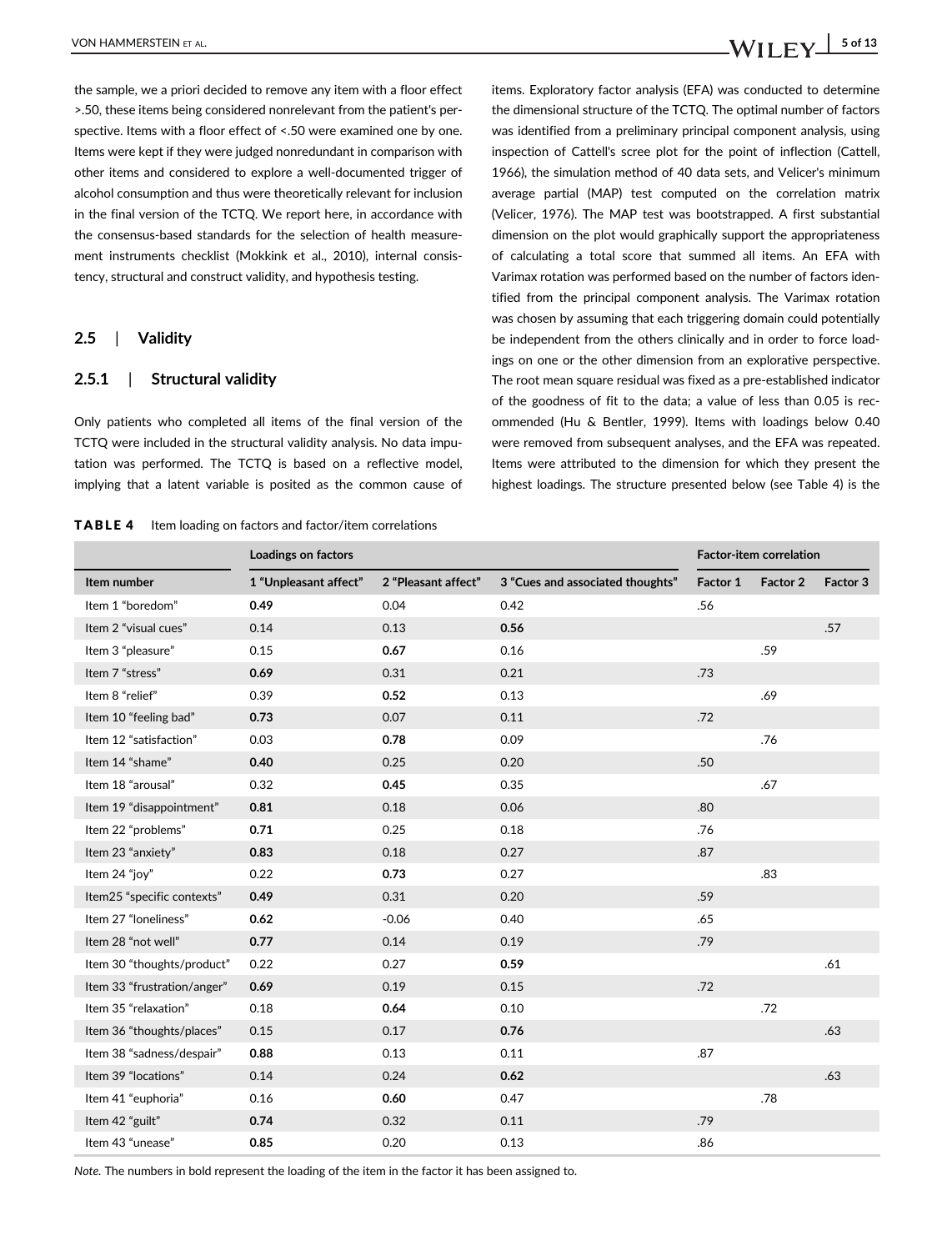final one retained following item selection. Item–dimension correlations were computed, omitting the item from its dimension, in order to avoid artificially inflated correlation (package psych R; Streiner & Norman, 2008). The total score was obtained by summing all remaining items after removal of items with a high floor effect and with low loadings on all factors.

#### **2.5.2** | **Construct validity and hypothesis testing**

To assess construct validity, we conducted Spearman correlations between the TCTQ total and dimension scores and craving (CEQ scores), drinking characteristics, anxiety/depression (Beck Anxiety Inventory, Beck Depression Inventory), impulsivity (s-UPPS-P scores), and mindfulness traits (FFMQ scores). We expected a positive and moderate-to-high correlation between the TCTQ total score/subscores and drinking outcome and craving intensity and frequency. We further expected a positive moderate correlation between the TCTQ total score/subscores and impulsivity, anxiety, and depression scales. We expected a negative and moderate correlation between the TCTQ total/subscores and mindfulness, in particular a stronger correlation with the nonreactivity subscale. We also expected a positive moderate correlation with the impact of alcohol on quality of life, as assessed with the alcohol quality of life scale.

### **2.5.3** | **Internal consistency**

Internal consistency was assessed for each dimension of the TCTQ and for the total score by using Cronbach's coefficient alpha.

All analyses were performed with R 3.4.4 software.

# **3** | **RESULTS**

### **3.1** | **Sample description**

We included 111 patients with current AUD between October 2015 and July 2018. The mean age was 48.8 years and 68% were male. Forty-nine percent of the participants had been prescribed addictolytic medications. Only French-approved drugs for the treatment of AUD (maintaining abstinence or drinking reduction) were used (acamprosate, naltrexone, baclofen, nalmefene, and disulfiram). In addition, 69% of the participants had been prescribed other psychotropic medications (antidepressants, anxiolytics, mood stabilizers, and neuroleptics) (*n* = 108). The complete description of the sample is given in Table 2.

### **3.2** | **Item description**

Items are described in Table 3. A floor effect ≥.50 was found for 16 items. Despite the floor effect, one item (Item 2) was kept for

#### TABLE 2 Population characteristics

| <b>Characteristics</b>                                                     | $N = 111$       |
|----------------------------------------------------------------------------|-----------------|
| Men, n (%)                                                                 | 76 (68%)        |
| Age, mean (SD)                                                             | 48.8 (10.6)     |
| Active, n (%)                                                              | 80 (72%)        |
| <b>Educational level</b>                                                   |                 |
| High school diploma, n (%)                                                 | 23 (21%)        |
| Did not complete high school, n (%)                                        | 22 (20%)        |
| More than high school diploma, $n$ (%)                                     | 64 (58%)        |
| <b>Marital status</b>                                                      |                 |
| Married, n (%)                                                             | 44 (40%)        |
| Single, $n$ $%$                                                            | 67 (60%)        |
| Alcohol use                                                                |                 |
| Abstinent, <i>n</i> (%)                                                    | 35 (32%)        |
| Number of alcohol units over the last 30 days, mean<br>(SD)                | 69.6 (98.7)     |
| Number of participants with at least 1 HDD over the<br>last 30 days, n (%) | 52 (42%)        |
| Number of HDDs over the last 30 days, mean (SD)                            | 4.6 (7)         |
| Self-assessment                                                            |                 |
| Craving strength, CEQ-S total, mean (SD)                                   | 47.3 (23.1)     |
| <b>CEQ-S</b> intensity                                                     | 17.1 (8.1)      |
| CEQ-S imagery                                                              | 16.5 (12.2)     |
| CEQ-S intrusion                                                            | 13.6(7.7)       |
| Craving frequency, CEQ-F total, mean (SD)                                  | 26 (23.7)       |
| <b>CEQ-F</b> intensity                                                     | 9.4 (8.8)       |
| CEQ-F imagery                                                              | 8.2 (9.3)       |
| <b>CEQ-F Intrusion</b>                                                     | 8.4(7.9)        |
| BAI, mean (SD)                                                             | 14.5 (12)       |
| BDI-21, mean (SD)                                                          | 15.7 (9.3)      |
| AQoLs, mean (SD)                                                           | 22.9 (19)       |
| FFMQ total, mean (SD)                                                      | 119.5<br>(20.2) |
| Observation                                                                | 26.7 (5.7)      |
| Description                                                                | 24.3 (6.8)      |
| Acting with awareness                                                      | 26.4 (6.5)      |
| Nonreactivity                                                              | 18.5 (4.7)      |
| Nonjudgment                                                                | 22.7 (6.7)      |
| s-UPPS-P                                                                   |                 |
| Negative urgency                                                           | 10.1(3)         |
| Positive urgency                                                           | 10.9(2.6)       |
| Lack of perseverance                                                       | 8(2.8)          |
| Lack of premeditation                                                      | 7.6(2.5)        |
| Sensation seeking                                                          | 9.3(2.8)        |

Abbreviations: AQoLs, alcohol quality of life scale; BAI, Beck Anxiety Inventory; BDI-21, Beck Depression Inventory; CEQ-F, Craving Experience Questionnaire—frequency; CEQ-S, Craving Experience Questionnaire—strength; FFMQ, Five Facets Mindfulness Questionnaire; HDD, heavy drinking day; s-UPPS-P, urgency, premeditation, perseverance, sensation seeking, and positive urgency Impulsive Behavior Scale (short version).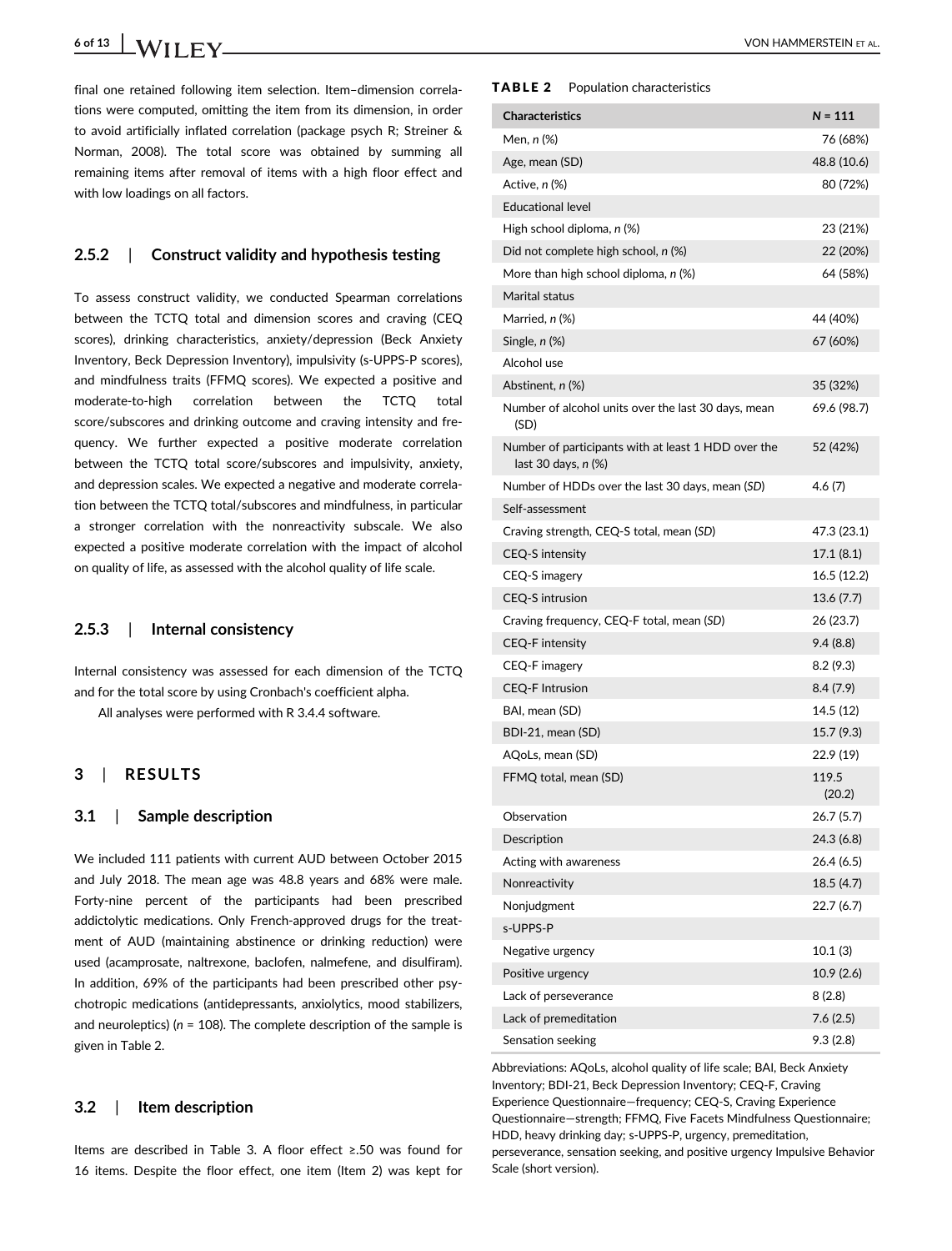# TABLE 3 Item description

|                                 |      |           | <b>Response options</b> |                     |                |
|---------------------------------|------|-----------|-------------------------|---------------------|----------------|
| Item number                     | Mean | <b>SD</b> | <b>Ceiling effect</b>   | <b>Floor effect</b> | <b>NA</b>      |
| Item 1 "boredom"                | 3.89 | 1.76      | 0.25                    | 0.13                | 6              |
| Item 2 "visual cues"            | 2.19 | 1.58      | 0.03                    | 0.54                | 4              |
| Item 3 "pleasure"               | 4.07 | 1.64      | 0.24                    | 0.10                | 6              |
| Item 4 "heart rate"             | 2.03 | 1.51      | 0.04                    | 0.62                | 6              |
| Item 5 "overrated control"      | 2.55 | 1.62      | 0.05                    | 0.39                | 7              |
| Item 6 "sounds"                 | 1.50 | 1.05      | 0.01                    | 0.75                | 5              |
| Item 7 "stress"                 | 4.65 | 1.62      | 0.44                    | 0.09                | $\overline{7}$ |
| Item 8 "relief"                 | 3.66 | 1.79      | 0.22                    | 0.18                | 5              |
| Item 9 "headache"               | 1.33 | 0.88      | 0.03                    | 0.83                | 7              |
| Item 10 "feeling bad"           | 3.25 | 1.85      | 0.13                    | 0.31                | 7              |
| Item 11 "smell"                 | 2.04 | 1.49      | 0.04                    | 0.59                | 6              |
| Item 12 "satisfaction"          | 3.34 | 1.86      | 0.16                    | 0.28                | 6              |
| Item 13 "salivation"            | 1.47 | 0.98      | 0.03                    | 0.75                | $5\phantom{.}$ |
| Item 14 "shame"                 | 2.58 | 1.87      | 0.13                    | 0.47                | 5              |
| Item 15 "touch"                 | 1.67 | 1.32      | 0.03                    | 0.74                | 5              |
| Item 16 "thoughts of people"    | 2.33 | 1.65      | 0.07                    | 0.51                | 5              |
| Item 17 "physiological needs"   | 2.42 | 1.70      | 0.08                    | 0.46                | 5              |
| Item 18 "arousal"               | 3.08 | 1.79      | 0.12                    | 0.30                | 5              |
| Item 19 "disappointment"        | 3.81 | 1.74      | 0.19                    | 0.14                | 7              |
| Item 20 "taste"                 | 1.93 | 1.45      | 0.05                    | 0.58                | 5              |
| Item 21 "body temperature"      | 1.50 | 1.02      | 0.01                    | 0.76                | 7              |
| Item 22 "problems"              | 4.20 | 1.72      | 0.31                    | 0.11                | 5              |
| Item 23 "anxiety"               | 4.32 | 1.77      | 0.37                    | 0.12                | 5              |
| Item 24 "joy"                   | 3.42 | 1.88      | 0.18                    | 0.26                | 6              |
| Item 25 "specific contexts"     | 4.02 | 1.85      | 0.30                    | 0.18                | 5              |
| Item 26 "physical weakness"     | 2.88 | 1.85      | 0.12                    | 0.37                | 5              |
| Item 27 "Ioneliness"            | 4.06 | 1.86      | 0.32                    | 0.15                | 5              |
| Item 28 "not well"              | 3.98 | 1.86      | 0.30                    | 0.17                | 5              |
| Item 29 "proud/self-confidence" | 2.25 | 1.70      | 0.08                    | 0.54                | 5              |
| Item 30 "thoughts/product"      | 2.90 | 1.77      | 0.07                    | 0.36                | 5              |
| Item 31 "sweat"                 | 1.69 | 1.32      | 0.03                    | 0.72                | 6              |
| Item 32 "talk"                  | 1.82 | 1.28      | 0.03                    | 0.59                | 5              |
| Item 33 "frustration/anger"     | 3.98 | 1.82      | 0.27                    | 0.16                | 5              |
| Item 34 "muscle tension"        | 1.98 | 1.43      | 0.05                    | 0.56                | 6              |
| Item 35 "relaxation"            | 3.42 | 1.86      | 0.19                    | 0.25                | 6              |
| Item 36 "thoughts/places"       | 2.40 | 1.65      | 0.06                    | 0.47                | 5              |
| Item 37 "tremor"                | 2.10 | 1.82      | 0.10                    | 0.68                | 6              |
| Item 38 "sadness/despair"       | 4.02 | 1.83      | 0.30                    | 0.17                | 6              |
| Item 39 "locations"             | 2.59 | 1.78      | 0.08                    | 0.45                | 5              |
| Item 40 "motor instability"     | 1.63 | 1.32      | 0.05                    | 0.73                | 5              |
| Item 41 "euphoria"              | 3.11 | 1.82      | 0.14                    | 0.29                | 5              |
| Item 42 "guilt"                 | 3.31 | 1.80      | 0.14                    | 0.24                | 6              |
| Item 43 "unease"                | 4.11 | 1.82      | 0.32                    | 0.16                | 5              |

*Note.* Excluded items are highlighted in gray.

Abbeviation: NA, not applicable.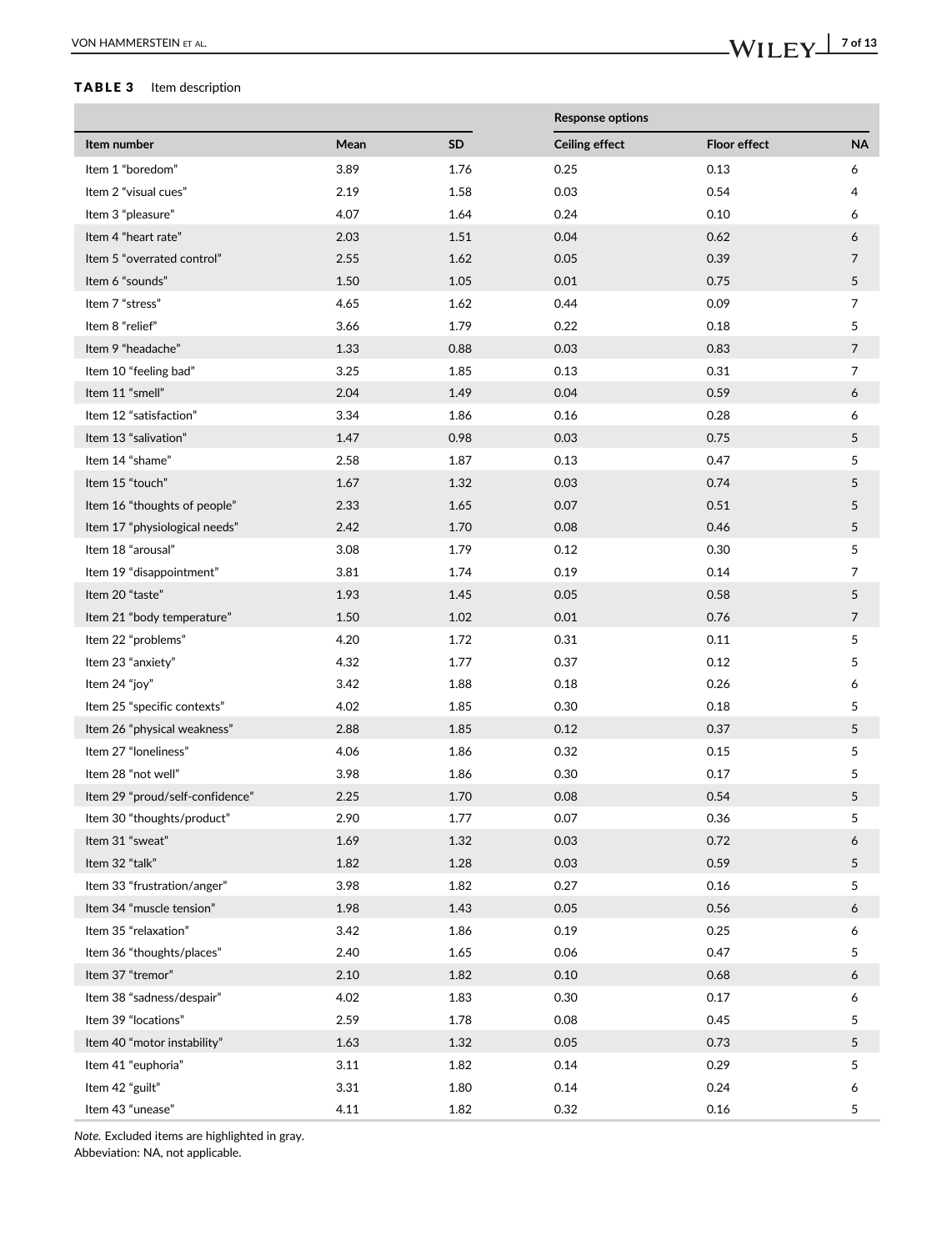analyses for theoretical reasons, given the important literature suggesting that exposure to visual cues can trigger craving (Carter & Tiffany, 1999; George et al., 2001; Thomas et al., 2005; Witteman et al., 2015). Moreover, no other item explored this very aspect. The other 15 items with a floor effect were removed for the analyses that followed. Most of these items, 12 of the 15, relate to sensorial or physical features: Items 4, 6, 9, 11, 13, 15, 20, 21, 31, 34, 37, and 40. The three remaining items with a high floor effect were Items 29 ("proud and self-confidence"), 16 ("thoughts related to people"), and 32 ("talk related to alcohol"). Three more items, 5 ("overrated control over drinking"), 17 ("physiological needs"), and 26 ("physical weakness"), were removed because of low loadings in all three factors.

### **3.3** | **Structural validity**

The scree plot is presented in Figure 1. The various methods used to identify the appropriate number of factors suggested a 3-factor solution. The MAP test bootstrap results were as follows: 2: 0.11, 3: 0.39, and 4: 0.32. Low loadings were found for all factors for three items: 5 ("overrated control over drinking"), 17 ("physiological needs"), and 26 ("physical weakness"). These items were removed from the analyses that followed. Cumulative variance of the three factors resulting from the EFA on the final 25-item questionnaire was 0.56. Loadings for the three factors are presented in Table 3.

Items 1, 7, 10, 14, 19, 22, 23, 25, 27, 28, 33, 38, 42, and 43 showed higher loadings on Factor 1. This factor includes items that explore cravings triggered by unpleasant affect. Items 3, 8, 12, 18, 24, 35, and 41 showed higher loadings on Factor 2. This factor includes items that explore cravings triggered by pleasant affect. Items 2, 30, 36, and 39 showed higher loadings on Factor 3. This factor includes items that explore cravings triggered by external alcohol cues or related thoughts (see Table 4).



The 25-item total score was then obtained by summing all items after removal of 15 items with a high floor effect and 3 with low loadings on all factors. The theoretical range in scores for the final 25-item TCTQ is between 25 and 150. The mean (*SD*) total score was 87.8 (28.6). The "unpleasant affect" factor mean (*SD*) was 54.2 (19.5), with a theoretical range of 14–84. The "pleasant affect" factor mean was 24.2 (9.3), with a theoretical range of 7–42. The "cues and related thoughts" factor mean was 10.0 (5.3), with a theoretical range  $of$  4–24

#### **3.4** | **Construct validity**

We found no or only a very weak positive correlation between drinking characteristics and the total TCTQ score. Surprisingly, very weak positive correlations were also found between the frequency of craving and the total score and TCTQ factors. However, moderate positive correlations appeared between the strength of the last craving and the total TCTQ score. A moderate positive correlation was found between the total TCTQ score and anxiety (.42) and depression (.44) and between the impact of alcohol on quality of life and the total TCTQ score (.36). The total score for mindfulness (FFMQ) was moderately and negatively correlated with the total TCTQ score (−.35). The TCTQ total score was moderately positively correlated with urgency, premeditation, perseverance, and sensation seeking negative urgency (.40) and positive urgency (.39). Table 5 presents Spearman's correlations between the TCTQ total score/subscores and the other concepts (see Table 5).

Cronbach's coefficient alpha for the TCTQ total score was 0.95, which shows excellent internal consistency. Cronbach's coefficients for Factors 1, 2, and 3 were 0.95, 0.86, and 0.80, respectively.

# **4** | **DISCUSSION**

In the current study, we aimed to develop a new scale that measures sensitivity to craving triggers, that is, the TCTQ, and to investigate its psychometric properties in AUD. Results showed that a shortened 25-item version of the TCTQ has good psychometric properties in AUD and presents three specific dimensions, namely, (a) unpleasant affect, (b) pleasant affect, and (c) external cues and related thoughts. The structure was highly simplified in comparison to the seven a priori hypothesized dimensions proposed in the framework during scale development, which included external cues, anticipatory responses, associated thoughts, physiological deficit, negative affect, positive affect, and a sense of associated deficit. Stronger support for the 3-factor solution should be obtained by testing the resulting hypothesized model with a confirmatory factor analysis in a new sample in the future.

A number of items were removed from the initial 43 items, based on factor loadings and analysis of floor effects; all of these items except one (visual cues) explored sensorial or physical triggers that did FIGURE 1 Scree plot simulation on 40 data sets not appear to be relevant for most included AUD patients. Notably, all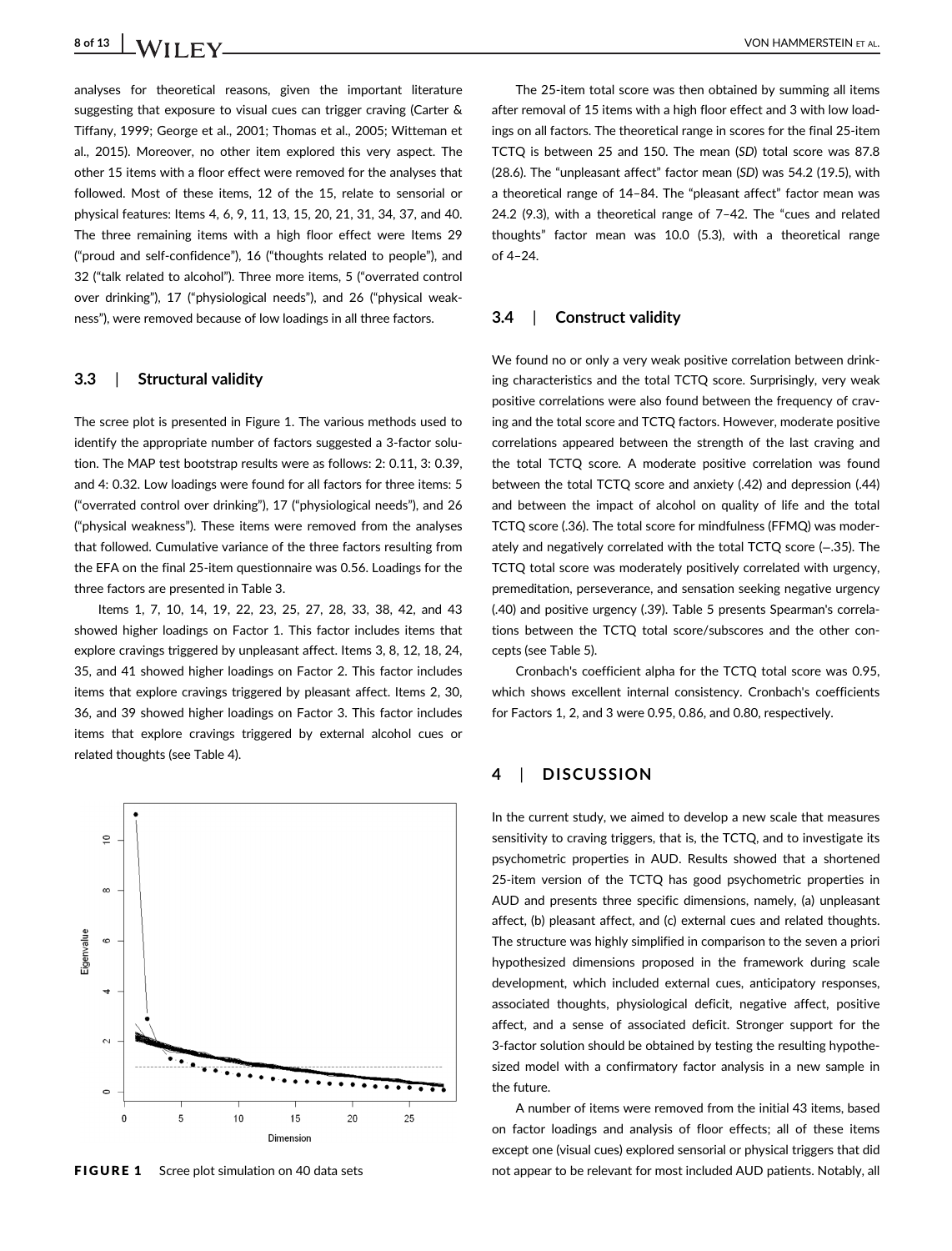#### TABLE 5 Construct validity

| Assessment                       | <b>TCTQ total</b> | F1 "unpleasant affect" | F2 "pleasant affect" | F3 "external cues and associated thoughts" |
|----------------------------------|-------------------|------------------------|----------------------|--------------------------------------------|
| <b>HDD</b>                       | .09               | .07                    | .12                  | $-.05$                                     |
| Days of use                      | .05               | $-.04$                 | .10                  | $-.12$                                     |
| Total use                        | .09               | .02                    | .14                  | $-.09$                                     |
| CEQ-F                            | .15               | .11                    | .08                  | .21                                        |
| CEQ-F intensity                  | .14               | .11                    | .08                  | .13                                        |
| CEQ-F imagery                    | .12               | .08                    | .08                  | .20                                        |
| <b>CEQ-F</b> intrusion           | .19               | .14                    | .12                  | .26                                        |
| CEQ-S                            | .42               | .37                    | .27                  | .36                                        |
| CEQ-S intensity                  | .41               | .40                    | .26                  | .20                                        |
| CEQ-S Imagery                    | .33               | .28                    | .18                  | .36                                        |
| CEQ-S intrusion                  | .39               | .32                    | .18                  | .32                                        |
| BAI                              | .42               | .45                    | .20                  | .25                                        |
| <b>BDI-21</b>                    | .44               | .45                    | .13                  | .21                                        |
| <b>AQoLS</b>                     | .36               | .31                    | .32                  | .17                                        |
| FFMQ total                       | $-.35$            | $-.35$                 | $-.17$               | $-.18$                                     |
| FFMQ observation                 | .05               | $-.02$                 | .03                  | .21                                        |
| FFMQ description                 | $-.13$            | $-.10$                 | $-.06$               | $-.14$                                     |
| Acting with awareness            | $-.31$            | $-.28$                 | $-.22$               | $-.23$                                     |
| Non-reactivity to private events | $-.17$            | $-.22$                 | $-.00$               | $-.07$                                     |
| Non-judgment                     | $-.48$            | $-.46$                 | $-.30$               | $-.31$                                     |
| UPPS-P negative urgency          | .40               | .44                    | .22                  | .15                                        |
| <b>UPPS-P Positive urgency</b>   | .39               | .34                    | .27                  | .29                                        |
| UPPS-P Lack of perseverance      | .16               | .13                    | .04                  | .24                                        |
| UPPS-P Lack of premeditation     | $-.05$            | $-.02$                 | $-.05$               | $-.01$                                     |
| <b>UPPS-P Sensation seeking</b>  | .24               | .25                    | .11                  | .31                                        |

Abbreviations: AQoLs, alcohol quality of life scale; BAI, Beck Anxiety Inventory; BDI-21, Beck Depression Inventory; CEQ-F, Craving Experience Questionnaire—frequency; CEQ-S, Craving Experience Questionnaire—strength; FFMQ, Five Facets Mindfulness Questionnaire; HDD, heavy drinking day; s-UPPS-P, urgency, premeditation, perseverance, sensation seeking, and positive urgency Impulsive Behavior Scale (short version); TCTQ, Transaddiction Craving Triggers Questionnaire.

sensorial and physical items appeared to be irrelevant as triggers in our AUD sample. Indeed, these items represented the set of items of the a priori thought dimensions: physiological deficit, anticipatory responses, and external cues. The patient perspective on these sensorial items is valuable in terms of the cognitive approach of craving developed by Kavanagh et al. (2005), who suggested that "intrusive thoughts" linked to craving involve learned associations with internal or external cues. It is likely that the impact of physical sensations in triggering craving is automatic or unconscious in nature, which possibly explains why these triggers are not considered relevant from the patient's perspective in the current study. It can be hypothesized that craving triggered by neurovegetative symptoms are poorly or even not mentalized, and then objective measures such as skin conductance, salivation, temperature, respiration, heart rate, and blood pressure could be more relevant than a self-questionnaire (Drobes & Thomas, 1999). Another item that was removed explored the possibility that a permissive thought related to overrated control over drinking could trigger craving. It may illustrate that this thought facilitates drinking without being its initial trigger. The moderate association

with craving strength suggests that the subjective experience of craving cannot be equated (or is not isomorphic) with craving triggers, further justifying the relevance of measuring these two constructs separately. Notably, triggers are targeted by most empirically based psychological interventions for treating addictive disorders (Bowen, Chawla, & Marlatt, 2010; Marlatt & Gordon, 1985) but have mostly not been assessed in clinical settings given the lack of theoretically and methodologically sound instruments. The current study thus fills an important gap in the literature by providing an initial account for the psychometric properties of such an instrument in a sample of AUD patients.

The factor structure of the TCTQ shown through exploratory analysis is relevant from a clinical perspective. First, unpleasant affects have been identified as triggering craving and are known to play a pivotal role in relapse (Ehlers et al., 2018; Suter, Strik, & Moggi, 2011; Wheeler et al., 2008). Moreover, the self-medication model of alcohol consumption is influential in the literature (Crum et al., 2013; Khantzian, 1985). The identification of two different factors that explore emotions as craving triggers, on the one hand, an unpleasant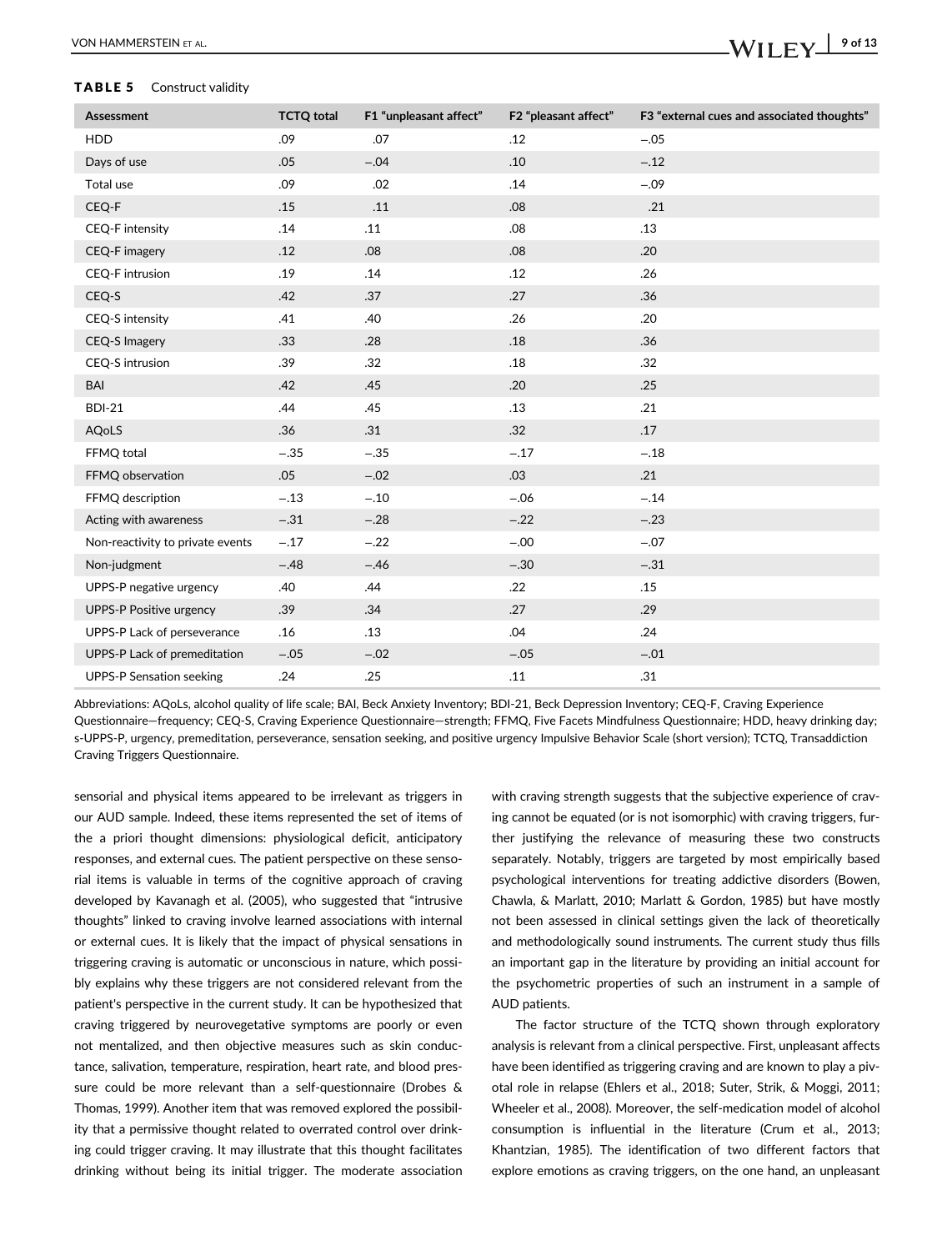# **10 of 13 I IA**/**II**  $\bf{F}$  **V VON HAMMERSTEIN** ET AL.

affect and on the other, a pleasant one, can be related to the cognitive theories of addiction, holding a central role in positive and negative reinforcements (and related expectancies) in the perpetuation of the addictive process. Moreover, a robust corpus of neurobiological and neurocognitive data supports the possibility that salient cues are strong craving triggers (Carter & Tiffany, 1999; George et al., 2001; Thomas et al., 2005; Witteman et al., 2015). Accordingly, we believe that assessing craving with the TCTQ could contribute to individualizing the treatment approach (e.g., if the instrument is completed during initial evaluation and case conceptualization). Moreover, the TCTQ, in particular its Factor 3 (cues and related thoughts), could constitute an ideal way to assess the effect of interventions designed to mitigate cognitive bias (C.E. Wiers et al., 2015).

Interestingly, correlations between drinking outcomes and craving triggers were lower than expected. Drinking characteristics were low in the participants who were mostly recruited during the treatment program in the clinical setting and not at the beginning of care. Furthermore, some of them probably received relapse prevention sensitization as part of their treatment. It is worth noting that the weak correlation observed between the TCTQ and other craving measures is not unexpected, given that the retrospective measurement of craving frequency or intensity over a specific period, such as the past month, may not be accurate because the occurrence of craving appears to be context dependent (Shiffman, 2000b). There was also a moderate correlation between craving triggers and the impact of alcohol on quality of life. This result could justify continuing to work on triggers, even if the behavior seems to be temporarily contained and handled, from a relapse prevention perspective and in order to improve the patient's quality of life.

Moreover, we could show that a correlation between anxiety, depression, and craving triggers especially concerned craving triggered by unpleasant feelings and emotions. This is interesting from a clinical perspective because it supports the importance of integrated care in the context of a high rate of comorbid disorders, in particular comorbid depression in AUD (Drake, Mercer-McFadden, Mueser, McHugo, & Bond, 1998). Negative correlation with trait mindfulness encourages the implementation of mindfulness-based strategies in relapse prevention. In AUD, repetitive heavy drinking in response to stressors and negative emotions replaces initial consumption with a conditioned and automated drinking behavior, despite related deleterious consequences (Wiers et al., 2006). Negative affect and external cues then lead automatically to subjective craving through an involuntary attentional bias toward alcohol cues (Garland, Boettiger, & Howard, 2011). Attentional bias has been shown to be positively correlated to craving (Field, Mogg, & Bradley, 2005). As a response to the uncomfortable thoughts and feelings that accompany craving, patients with AUD often try to suppress the craving to drink (Bateson, 1971). This strategy appears to be particularly counterproductive, as efforts to suppress unpleasant thoughts and feelings tend to increase them (Wegner, Schneider, Carter, & White, 1987; Wenzlaff & Wegner, 2000). Mindfulness involves nonjudgmental and nonreactive metacognitive attention to the present moment experience, without fixation on thoughts about the past or the present (Garland, 2007). It increases awareness of the presence of urges, instead of suppressing them. Mindfulness also enhances controlled cognitive operations and disrupts the atomized trigger–craving– drinking process by reducing cognitive reactivity to triggers. Mindfulness levels have been shown to be negatively correlated to attentional bias in patients with AUD (Garland, Boettiger, Gaylord, Chanon, & Howard, 2012) and to predict regulation of attentional reactivity to alcohol cues.

Furthermore, we found a positive moderate correlation of TCTQ pleasant and unpleasant affect scores with two facets of the s-UPPS-P scale, positive urgency and negative urgency, respectively. Negative urgency is the tendency to act rashly in response to extreme negative emotions, whereas positive urgency is the tendency to act rashly in response to positive emotions. Negative urgency has been previously shown to increase negative emotional reactivity to mood events and alcohol craving (VanderVeen et al., 2016). This correlation confirms the clinical relevance of these two TCTQ dimensions and supports the development of personalized interventions that rely on psychological functioning for relapse prevention.

Our study comes with some limitations. The sample size is relatively small, although it is adequate according to the statistical analyses conducted (Rouquette & Falissard, 2011). Because of insufficient sample size, separate factor analyses could not be conducted for subgroups, such as abstinent or nonabstinent patients. Such analyses should be performed in studies in the future. The sample is also highly heterogeneous (e.g., in terms of severity and comorbidity), as is the rule when recruitment is conducted in an ecological setting. Because our sample consisted of individuals with different drinking goals, we decided not to categorize them according to abstinence, as this would have resulted in categorizing patients as "nonabstinent" who had achieved their goal of reducing alcohol consumption. By not categorizing patients in this way, we also ensured that our study was conducted on a clinically representative sample rather than on different, not necessarily reliable, subgroups of patients (e.g., abstinent vs. nonabstinent). Further confirmatory factor analysis should be conducted to support the 3-dimensional structure found in our study; a prospective study could also examine sensitivity, which may change the resulting calculations.

### **5** | **CONCLUSION**

The validation process led to a shortened 25-item version of the TCTQ in a population of patients with AUD. We found that a 3-factor structure—unpleasant affect, pleasant affect, and cues and related thoughts—supported previous findings on the propensity of emotions and cues to trigger craving. Documentation of construct validity supported the validity of the concept of craving triggers and its close relations to psychological functioning and quality of life, rather than to drinking characteristics. The TCTQ could allow personalization of treatment according to the patient's profile and could help assess the efficacy of therapeutic interventions from a subjective perspective.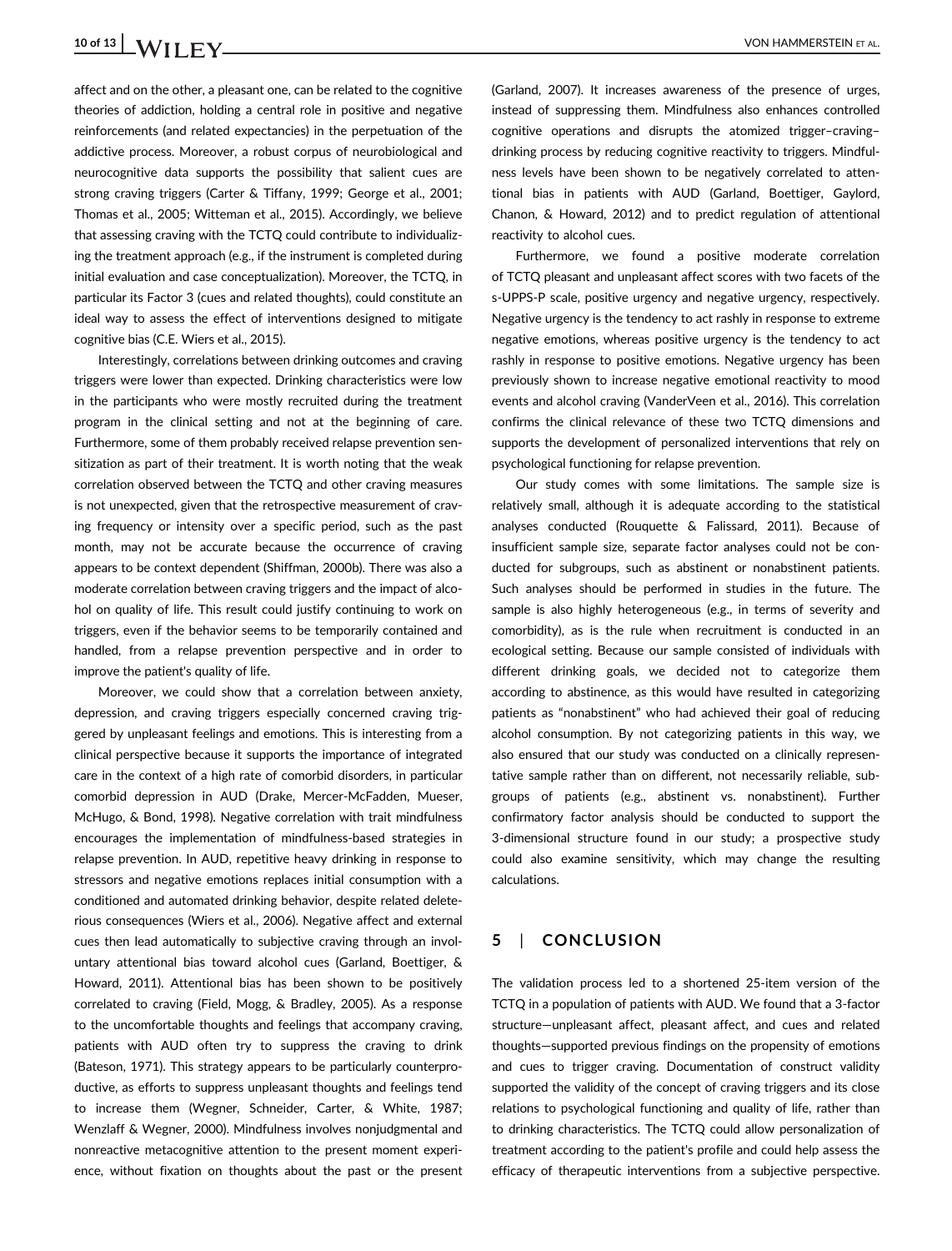The TCTQ should be validated in corresponding populations before its use in other addictions (e.g., gambling, cigarette, internet, etc.).

# **DECLARATION OF INTEREST STATEMENT**

C.v.H, A.C., S.R., Y.K., and J.B. declare that there is no conflict of interest. L.R. has received sponsorship to participate in scientific research funded by FRA through a convention with the University Paris Nanterre. A.B. has received sponsorship to attend scientific meetings, speaker honoraria, and consultancy fees from Bristol-Myers-Squibb, Lundbeck, Merck-Serono and Mylan and is member of the invidor board. A.L. has received sponsorship to attend scientific meetings, speaker honoraria, and consultancy fees from Lundbeck and Indivior.

All authors have read and approved the manuscript for submission to the *International Journal of Methods in Psychiatric Research*; have made a substantial contribution to the conception, design, gathering, analysis and/or interpretation of data, and a contribution to the writing and intellectual content of the article; and acknowledge that they have exercised due care in ensuring the integrity of the work.

None of the original material contained in the manuscript has been submitted for consideration nor will any of it be published elsewhere except in abstract form in connection with scientific meetings.

#### **ORCID**

Cora von Hammerstein<sup>D</sup> <https://orcid.org/0000-0002-4830-8819>

#### **REFERENCES**

- American Psychiatric Association. (2013). *Diagnostic and Statistical Manual of Mental Disorders* (Fifth Edition). [https://doi.org/10.1176/appi.](https://doi.org/10.1176/appi.books.9780890425596) [books.9780890425596](https://doi.org/10.1176/appi.books.9780890425596)
- Annis, H. M., Graham, J. M., & Davis, C. S. (1982). *Inventory of drinking situations*. Toronto, Canada: Addiction Research Foundation.
- Anton, R. F., Moak, D. H., & Latham, P. (1995). The obsessive compulsive drinking scale: A self-rated instrument for the quantification of thoughts about alcohol and drinking behavior. *Alcoholism, Clinical and Experimental Research*, *19*(1), 92–99. [https://doi.org/10.1111/j.1530-](https://doi.org/10.1111/j.1530-0277.1995.tb01475.x) [0277.1995.tb01475.x](https://doi.org/10.1111/j.1530-0277.1995.tb01475.x)
- Baker, T. B., Morse, E., & Sherman, J. E. (1986). The motivation to use drugs: A psychobiological analysis of urges. *Nebraska Symposium on Motivation. Nebraska Symposium on Motivation*, *34*, 257–323.
- Bandura, A. (1978). Social learning theory of aggression. *Journal of Communication*, *28*(3), 12–29. [https://doi.org/10.1111/j.1460-2466.1978.](https://doi.org/10.1111/j.1460-2466.1978.tb01621.x) [tb01621.x](https://doi.org/10.1111/j.1460-2466.1978.tb01621.x)
- Bandura, A. (1985). Model of causality in social learning theory. In *Cognition and Psychotherapy* (pp. 81–99). New York: Plenum. [https://doi.](https://doi.org/10.1007/978-1-4684-7562-3_3) [org/10.1007/978-1-4684-7562-3\\_3](https://doi.org/10.1007/978-1-4684-7562-3_3)
- Bandura, A., Ross, D., & Ross, S. A. (1963). Vicarious reinforcement and imitative learning. *The Journal of Abnormal and Social Psychology*, *67*(6), 601–607.<https://doi.org/10.1037/h0045550>
- Bateson, G. (1971). The cybernetics of "self": a theory of alcoholism. *Psychiatry*, *34*(1), 1–18. [https://doi.org/10.1080/00332747.1971.](https://doi.org/10.1080/00332747.1971.11023653) [11023653](https://doi.org/10.1080/00332747.1971.11023653)
- Billieux, J., Rochat, L., Ceschi, G., Carré, A., Offerlin-Meyer, I., Defeldre, A.- C., … Van der Linden, M. (2012). Validation of a short French version of the UPPS-P Impulsive Behavior Scale. *Comprehensive Psychiatry*, *53*(5), 609–615.<https://doi.org/10.1016/j.comppsych.2011.09.001>
- Bohn, M. J., Krahn, D. D., & Staehler, B. A. (1995). Development and initial validation of a measure of drinking urges in abstinent alcoholics. *Alcoholism, Clinical and Experimental Research*, *19*(3), 600–606. [https://doi.](https://doi.org/10.1111/j.1530-0277.1995.tb01554.x) [org/10.1111/j.1530-0277.1995.tb01554.x](https://doi.org/10.1111/j.1530-0277.1995.tb01554.x)
- Bourque, P., & Beaudette, D. (1982). Étude psychometrique du questionnaire de dépression de Beck auprès d'un échantillon d'étudiants universitaires francophones. [Psychometric study of the Beck Depression Inventory on a sample of French-speaking university students.]. *Canadian Journal of Behavioural Science/Revue canadienne des sciences du comportement*, *14*(3), 211–218.<https://doi.org/10.1037/h0081254>
- Bowen, S., Chawla, N., & Marlatt, G. A. (2010). *Mindfulness-based relapse prevention for addictive behaviors: A Clinician's Guide* (1re éd ed.). New York, NY: Guilford Press.
- Bowen, S., Chawla, N., & Marlatt, G. A. (2011). *Mindfulness-based relapse prevention for addictive behaviors: A clinician's guide*. New York: Guilford Press.
- Carter, B. L., & Tiffany, S. T. (1999). Meta-analysis of cue-reactivity in addiction research. *Addiction*, *94*(3), 327–340. [https://doi.org/10.](https://doi.org/10.1046/j.1360-0443.1999.9433273.x) [1046/j.1360-0443.1999.9433273.x](https://doi.org/10.1046/j.1360-0443.1999.9433273.x)
- Cattell, R. B. (1966). The scree test for the number of factors. *Multivariate Behavioral Research*, *1*(2), 245–276. [https://doi.org/10.1207/](https://doi.org/10.1207/s15327906mbr0102_10) [s15327906mbr0102\\_10](https://doi.org/10.1207/s15327906mbr0102_10)
- Chakravorty, S., Kuna, S. T., Zaharakis, N., O'Brien, C. P., Kampman, K. M., & Oslin, D. (2010). Covariates of craving in actively drinking alcoholics. *The American Journal on Addictions*, *19*(5), 450–457. [https://doi.org/](https://doi.org/10.1111/j.1521-0391.2010.00067.x) [10.1111/j.1521-0391.2010.00067.x](https://doi.org/10.1111/j.1521-0391.2010.00067.x)
- Childress, A. R., Hole, A. V., Ehrman, R. N., Robbins, S. J., McLellan, A. T., & O'Brien, C. P. (1993). Cue reactivity and cue reactivity interventions in drug dependence. *NIDA Research Monograph*, *137*, 206–216. [https://](https://doi.org/10.1037/e495912006-006) [doi.org/10.1037/e495912006-006](https://doi.org/10.1037/e495912006-006)
- Conklin, C. A., & Tiffany, S. T. (2002). Applying extinction research and theory to cue-exposure addiction treatments. *Addiction*, *97*(2), 155–167.<https://doi.org/10.1046/j.1360-0443.2002.00014.x>
- Cooney, N. L., Litt, M. D., Morse, P. A., Bauer, L. O., & Gaupp, L. (1997). Alcohol cue reactivity, negative-mood reactivity, and relapse in treated alcoholic men. *Journal of Abnormal Psychology*, *106*(2), 243–250. <https://doi.org/10.1037//0021-843x.106.2.243>
- Cooper, M. L., Frone, M. R., Russell, M., & Mudar, P. (1995). Drinking to regulate positive and negative emotions: A motivational model of alcohol use. *Journal of Personality and Social Psychology*, *69*(5), 990–1005. <https://doi.org/10.1037//0022-3514.69.5.990>
- Cornil, A., Lopez-Fernandez, O., Devos, G., de Timary, P., Goudriaan, A. E., & Billieux, J. (2018). Exploring gambling craving through the elaborated intrusion theory of desire: A mixed methods approach. *International Gambling Studies*, *18*(1), 1–21. [https://doi.org/10.1080/14459795.](https://doi.org/10.1080/14459795.2017.1368686) [2017.1368686](https://doi.org/10.1080/14459795.2017.1368686)
- Crum, R. M., Mojtabai, R., Lazareck, S., Bolton, J. M., Robinson, J., Sareen, J., … Storr, C. L. (2013). A prospective assessment of reports of drinking to self-medicate mood symptoms with the incidence and persistence of alcohol dependence. *JAMA Psychiatry*, *70*(7), 718–726. <https://doi.org/10.1001/jamapsychiatry.2013.1098>
- Drake, R. E., Mercer-McFadden, C., Mueser, K. T., McHugo, G. J., & Bond, G. R. (1998). review of integrated mental health and substance abuse treatment for patients with dual disorders. *Schizophrenia Bulletin*, *24*(4), 589–608. [https://doi.org/10.1093/oxfordjournals.schbul.](https://doi.org/10.1093/oxfordjournals.schbul.a033351) [a033351](https://doi.org/10.1093/oxfordjournals.schbul.a033351)
- Drobes, D. J., & Thomas, S. E. (1999). Assessing craving for alcohol. *Alcohol Research & Health: The Journal of the National Institute on Alcohol Abuse and Alcoholism*, *23*(3), 179–186.
- Ehlers, C. L., Gilder, D. A., Gizer, I. R., & Wilhelmsen, K. (2018). Indexing the "dark side of addiction": Substance-induced affective symptoms and alcohol use disorders. *Addiction*, *114*, 139–149. [https://doi.org/](https://doi.org/10.1111/add.14431) [10.1111/add.14431](https://doi.org/10.1111/add.14431)
- Field, M., & Cox, W. M. (2008). Attentional bias in addictive behaviors: A review of its development, causes, and consequences. *Drug and*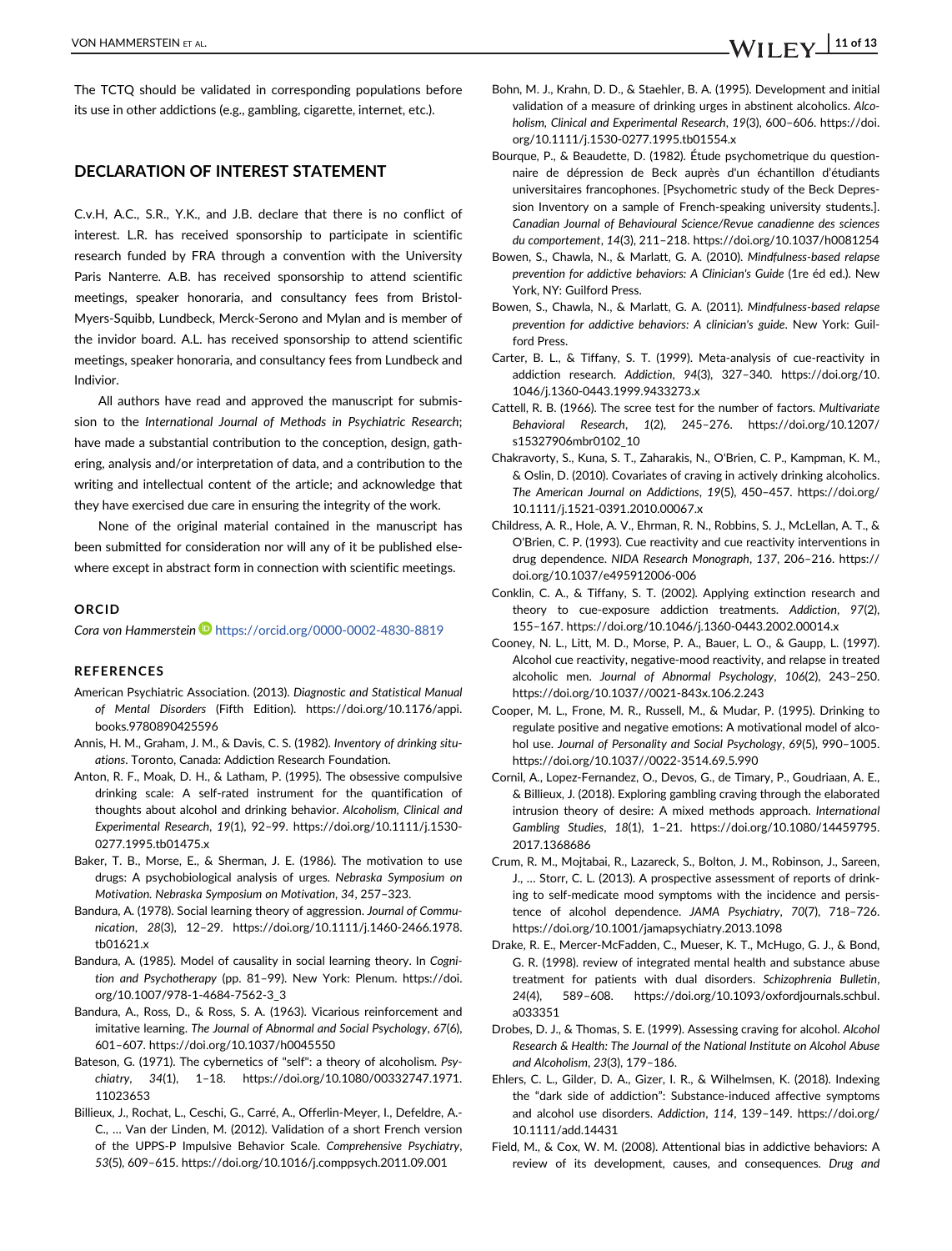# **12 of 13** VON HAMMERSTEIN ET AL.

*Alcohol Dependence*, *97*(1-2), 1–20. [https://doi.org/10.1016/j.](https://doi.org/10.1016/j.drugalcdep.2008.03.030) [drugalcdep.2008.03.030](https://doi.org/10.1016/j.drugalcdep.2008.03.030)

- Field, M., Mogg, K., & Bradley, B. P. (2005). Craving and cognitive biases for alcohol cues in social drinkers. *Alcohol and Alcoholism*, *40*(6), 504–510.<https://doi.org/10.1093/alcalc/agh213>
- Field, M., Werthmann, J., Franken, I., Hofmann, W., Hogarth, L., & Roefs, A. (2016). The role of attentional bias in obesity and addiction. *Health Psychology : Official Journal of the Division of Health Psychology, American Psychological Association*, *35*(8), 767–780. [https://doi.org/10.](https://doi.org/10.1037/hea0000405) [1037/hea0000405](https://doi.org/10.1037/hea0000405)
- Flannery, B. A., Volpicelli, J. R., & Pettinati, H. M. (1999). Psychometric properties of the Penn Alcohol Craving Scale. *Alcoholism, Clinical and Experimental Research*, *23*(8), 1289–1295. [https://doi.org/10.1111/j.](https://doi.org/10.1111/j.1530-0277.1999.tb04349.x) [1530-0277.1999.tb04349.x](https://doi.org/10.1111/j.1530-0277.1999.tb04349.x)
- Freeston, M. H., Ladouceur, R., Thibodeau, N., Gagnon, F., & Rhéaume, J. (1994). The Beck Anxiety Inventory. Psychometric properties of a French translation. *L'Encephale*, *20*(1), 47–55.
- Garland, E. L. (2007). The meaning of mindfulness: A second-order cybernetics of stress, metacognition, and coping. *Complementary Health Practice Review*, *12*(1), 15–30. [https://doi.org/10.1177/](https://doi.org/10.1177/1533210107301740) [1533210107301740](https://doi.org/10.1177/1533210107301740)
- Garland, E. L., Boettiger, C. A., Gaylord, S., Chanon, V. W., & Howard, M. O. (2012). Mindfulness is inversely associated with alcohol attentional bias among recovering alcohol-dependent adults. *Cognitive Therapy and Research*, *36*(5), 441–450. [https://doi.org/10.1007/s10608-011-](https://doi.org/10.1007/s10608-011-9378-7) [9378-7](https://doi.org/10.1007/s10608-011-9378-7)
- Garland, E. L., Boettiger, C. A., & Howard, M. O. (2011). Targeting cognitive-affective risk mechanisms in stress-precipitated alcohol dependence: An integrated, biopsychosocial model of automaticity, allostasis, and addiction. *Medical Hypotheses*, *76*(5), 745–754. [https://](https://doi.org/10.1016/j.mehy.2011.02.014) [doi.org/10.1016/j.mehy.2011.02.014](https://doi.org/10.1016/j.mehy.2011.02.014)
- Garland, E. L., Roberts-Lewis, A., Kelley, K., Tronnier, C., & Hanley, A. (2014). Cognitive and affective mechanisms linking trait mindfulness to craving among individuals in addiction recovery. *Substance Use & Misuse*, *49*(5), 525–535. [https://doi.org/10.3109/10826084.2014.](https://doi.org/10.3109/10826084.2014.850309) [850309](https://doi.org/10.3109/10826084.2014.850309)
- George, M. S., Anton, R. F., Bloomer, C., Teneback, C., Drobes, D. J., Lorberbaum, J. P., … Vincent, D. J. (2001). Activation of prefrontal cortex and anterior thalamus in alcoholic subjects on exposure to alcoholspecific cues. *Archives of General Psychiatry*, *58*(4), 345–352. [https://](https://doi.org/10.1001/archpsyc.58.4.345) [doi.org/10.1001/archpsyc.58.4.345](https://doi.org/10.1001/archpsyc.58.4.345)
- Heeren, A., Douilliez, C., Peschard, V., Debrauwere, L., & Philippot, P. (2011). Cross-cultural validity of the Five Facets Mindfulness Questionnaire: Adaptation and validation in a French-speaking sample. *Revue Européenne de Psychologie Appliquée/European Review of Applied Psychology*, *61*(3), 147–151. [https://doi.org/10.1016/j.erap.2011.](https://doi.org/10.1016/j.erap.2011.02.001) [02.001](https://doi.org/10.1016/j.erap.2011.02.001)
- Heishman, S. J., Lee, D. C., Taylor, R. C., & Singleton, E. G. (2010). Prolonged duration of craving, mood, and autonomic responses elicited by cues and imagery in smokers: Effects of tobacco deprivation and sex. *Experimental and Clinical Psychopharmacology*, *18*(3), 245–256. [https://](https://doi.org/10.1037/a0019401) [doi.org/10.1037/a0019401](https://doi.org/10.1037/a0019401)
- Heishman, S. J., Saha, S., & Singleton, E. G. (2004). Imagery-induced tobacco craving: Duration and lack of assessment reactivity bias. *Psychology of Addictive Behaviors*, *18*(3), 284–288. [https://doi.org/10.](https://doi.org/10.1037/0893-164X.18.3.284) [1037/0893-164X.18.3.284](https://doi.org/10.1037/0893-164X.18.3.284)
- Heishman, S. J., Singleton, E. G., & Moolchan, E. T. (2003). Tobacco Craving Questionnaire: Reliability and validity of a new multifactorial instrument. *Nicotine & tobacco Research: Official journal of the Society for Research on Nicotine and Tobacco*, *5*(5), 645–654. [https://doi.org/](https://doi.org/10.1080/1462220031000158681) [10.1080/1462220031000158681](https://doi.org/10.1080/1462220031000158681)
- Hu, L., & Bentler, P. M. (1999). Cutoff criteria for fit indexes in covariance structure analysis: Conventional criteria versus new alternatives. *Structural Equation Modeling: A Multidisciplinary Journal*, *6*(1), 1–55. [https://](https://doi.org/10.1080/10705519909540118) [doi.org/10.1080/10705519909540118](https://doi.org/10.1080/10705519909540118)
- Isenhart, C. E. (1993). Psychometric evaluation of a short form of the inventory of drinking situations. *Journal of Studies on Alcohol*, *54*(3), 345–349.<https://doi.org/10.15288/jsa.1993.54.345>
- Kassel, J. D., & Shiffman, S. (1992). What can hunger teach us about drug craving? A comparative analysis of the two constructs. *Advances in Behaviour Research and Therapy*, *14*(3), 141–167. [https://doi.org/10.](https://doi.org/10.1016/0146-6402(92)90006-A) [1016/0146-6402\(92\)90006-A](https://doi.org/10.1016/0146-6402(92)90006-A)
- Kavanagh, D. J., Andrade, J., & May, J. (2005). Imaginary relish and exquisite torture: The elaborated intrusion theory of desire. *Psychological Review*, *112*(2), 446–467. [https://doi.org/10.1037/0033-295X.112.](https://doi.org/10.1037/0033-295X.112.2.446) [2.446](https://doi.org/10.1037/0033-295X.112.2.446)
- Kavanagh, D. J., Statham, D. J., Feeney, G. F. X., Young, R. M. D., May, J., Andrade, J., & Connor, J. P. (2013). Measurement of alcohol craving. *Addictive Behaviors*, *38*(2), 1572–1584. [https://doi.org/10.1016/j.](https://doi.org/10.1016/j.addbeh.2012.08.004) [addbeh.2012.08.004](https://doi.org/10.1016/j.addbeh.2012.08.004)
- Khantzian, E. J. (1985). The self-medication hypothesis of addictive disorders: Focus on heroin and cocaine dependence. *American Journal of Psychiatry*, *142*(11), 1259–1264. [https://doi.org/10.1176/ajp.142.11.](https://doi.org/10.1176/ajp.142.11.1259) [1259](https://doi.org/10.1176/ajp.142.11.1259)
- Luquiens, A., Whalley, D., Laramée, P., Falissard, B., Kostogianni, N., Rehm, J., … Aubin, H. J. (2016). Validation of a new patient-reported outcome instrument of health-related quality of life specific to patients with alcohol use disorder: The Alcohol Quality of Life Scale (AQoLS). *Quality of Life Research: an International Journal of Quality of Life Aspects of Treatment, Care and Rehabilitation*, *25*(6), 1549–1560. [https://doi.org/](https://doi.org/10.1007/s11136-015-1190-5) [10.1007/s11136-015-1190-5](https://doi.org/10.1007/s11136-015-1190-5)
- Marlatt, G. A., & Gordon, J. R. (1985). *Relapse prevention: maintenance strategies in the treatment of addictive behaviors*. New York: Guilford Press.
- May, J., Andrade, J., Kavanagh, D. J., Feeney, G. F. X., Gullo, M. J., Statham, D. J., ... Connor, J. P. (2014). The Craving Experience Questionnaire: A brief, theory-based measure of consummatory desire and craving. *Addiction*, *109*(5), 728–735. [https://doi.org/10.1111/add.](https://doi.org/10.1111/add.12472) [12472](https://doi.org/10.1111/add.12472)
- May, J., Andrade, J., Panabokke, N., & Kavanagh, D. (2004). Images of desire: Cognitive models of craving. *Memory*, *12*(4), 447–461. [https://](https://doi.org/10.1080/09658210444000061) [doi.org/10.1080/09658210444000061](https://doi.org/10.1080/09658210444000061)
- May, J., Kavanagh, D. J., & Andrade, J. (2015). The Elaborated Intrusion Theory of desire: A 10-year retrospective and implications for addiction treatments. *Addictive Behaviors*, *44*, 29–34. [https://doi.org/10.](https://doi.org/10.1016/J.ADDBEH.2014.09.016) [1016/J.ADDBEH.2014.09.016](https://doi.org/10.1016/J.ADDBEH.2014.09.016)
- Mokkink, L. B., Terwee, C. B., Patrick, D. L., Alonso, J., Stratford, P. W., Knol, D. L., … de Vet, H. C. W. (2010). The COSMIN checklist for assessing the methodological quality of studies on measurement properties of health status measurement instruments: An international Delphi study. *Quality of Life Research*, *19*(4), 539–549. [https://doi.org/10.](https://doi.org/10.1007/S11136-010-9606-8) [1007/S11136-010-9606-8](https://doi.org/10.1007/S11136-010-9606-8)
- Murphy, C. M., Stojek, M. K., Few, L. R., Rothbaum, A. O., & Mackillop, J. (2014). Craving as an alcohol use disorder symptom in DSM-5: An empirical examination in a treatment-seeking sample. *Experimental and Clinical Psychopharmacology*, *22*(1), 43–49. [https://doi.org/10.1037/](https://doi.org/10.1037/a0034535) [a0034535](https://doi.org/10.1037/a0034535)
- Oslin, D. W., Cary, M., Slaymaker, V., Colleran, C., & Blow, F. C. (2009). Daily ratings measures of alcohol craving during an inpatient stay define subtypes of alcohol addiction that predict subsequent risk for resumption of drinking. *Drug and Alcohol Dependence*, *103*(3), 131–136.<https://doi.org/10.1016/j.drugalcdep.2009.03.009>
- Rouquette, A., & Falissard, B. (2011). Sample size requirements for the internal validation of psychiatric scales. *International Journal of Methods in Psychiatric Research*, *20*(4), 235–249. [https://doi.org/10.](https://doi.org/10.1002/mpr.352) [1002/mpr.352](https://doi.org/10.1002/mpr.352)
- Sayette, M. A., Shiffman, S., Tiffany, S. T., Niaura, R. S., Martin, C. S., & Shadel, W. G. (2000). The measurement of drug craving. *Addiction (Abingdon, England)*, *95*(Suppl 2), S189–S210.